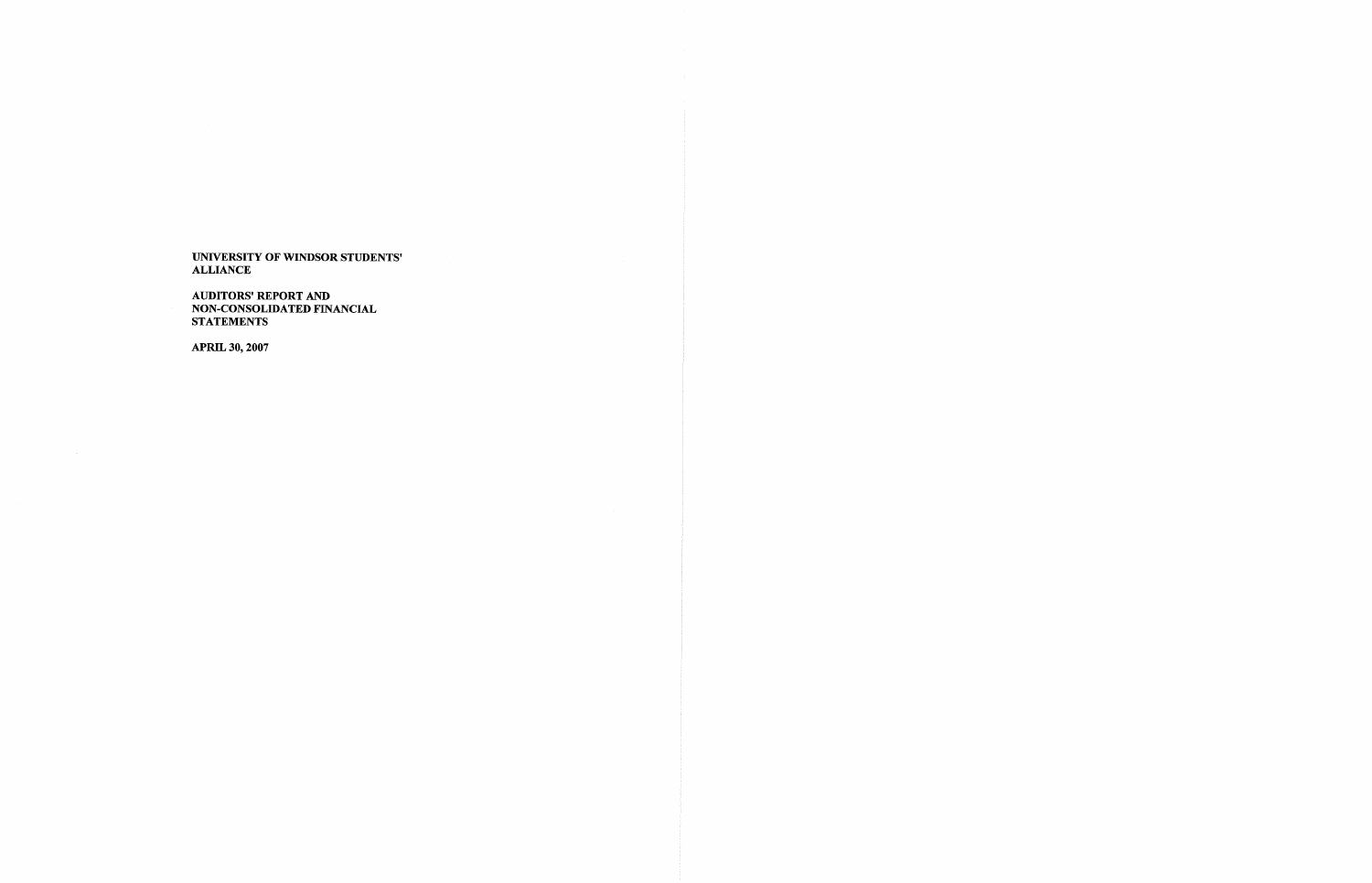## AUDITORS' REPORT

To the Members of University of Windsor Students' Alliance

We have audited the non-consolidated statement of financial position of University of Windsor Students' Alliance as at April 30, 2007 and the non-consolidated statements of operations, change in fund balances and trust obligation and cash flows for the year then ended. These financial statements are the responsibility of the company's management. Our responsibility is to express an opinion on these financial statements based on our audit.

We conducted our audit in accordance with Canadian generally accepted auditing standards. Those standards require that we plan and perform an audit to obtain reasonable assurance whether the financial statements are free of material misstatement. An audit includes examining, on a test basis, evidence supporting the amounts and disclosures in the financial statements. An audit also includes assessing the accounting principles used and significant estimates made by management, as well as evaluating the overall financial statement presentation.

In our opinion, these non-consolidated financial statements present fairly, in all material respects, the financial position of the company as at April 30, 2007 and the results of its operations and its cash flows for the year then ended in accordance with Canadian generally accepted accounting principles.

Collin Borrou Windsor LLP

October 26, 2007 Licensed Public Accountants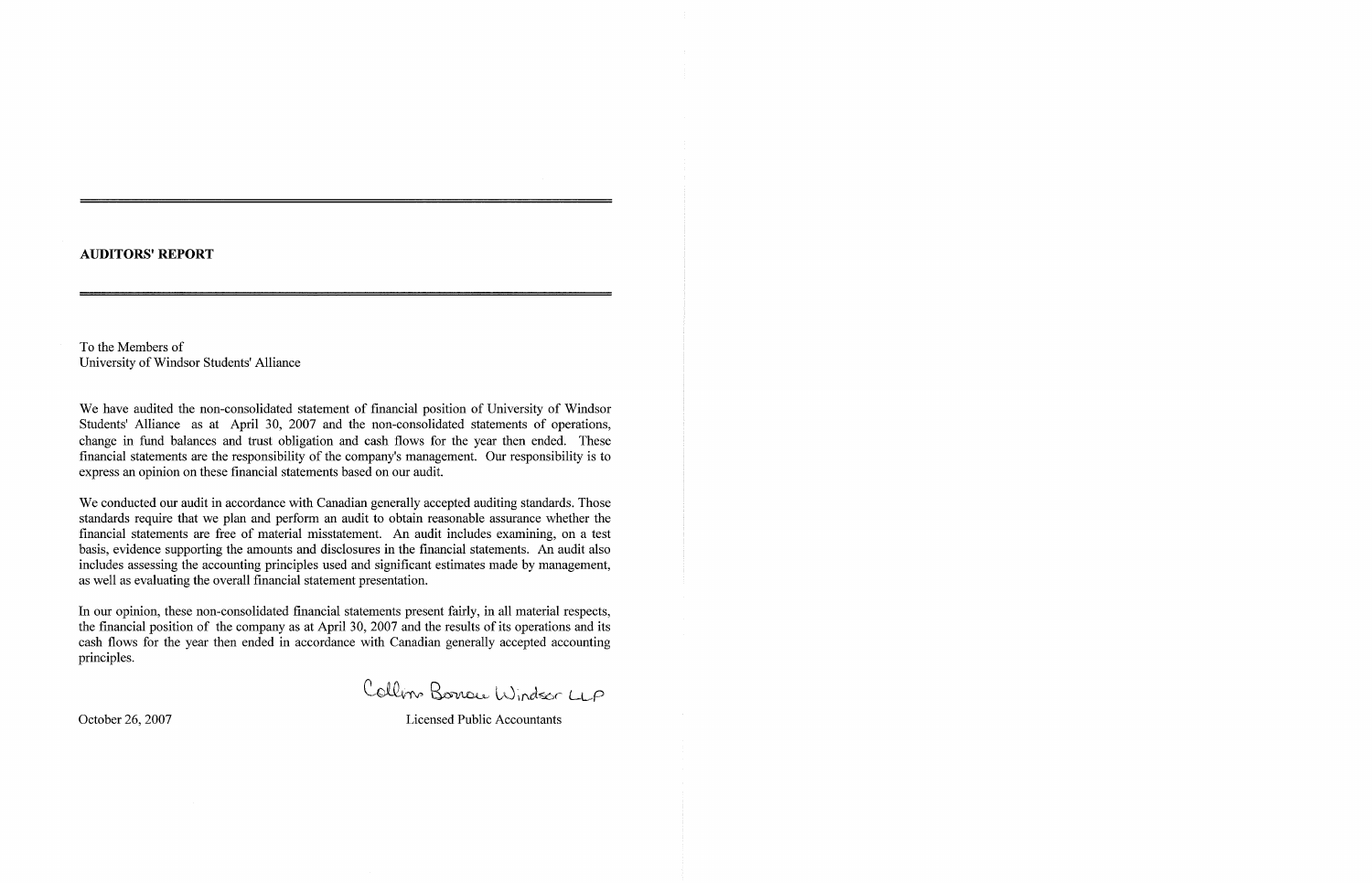# FINANCIAL STATEMENTS

APRIL 30,2007

| Non-consolidated statement of operations                                   |           |
|----------------------------------------------------------------------------|-----------|
| Non-consolidated statement of change in fund balances and trust obligation | 2         |
| Non-consolidated statement of financial position                           | $3 - 4$   |
| Non-consolidated statement of cash flows                                   | 5         |
| Notes to non-consolidated financial statements                             | $6 - 11$  |
| Supplementary financial information                                        | $12 - 25$ |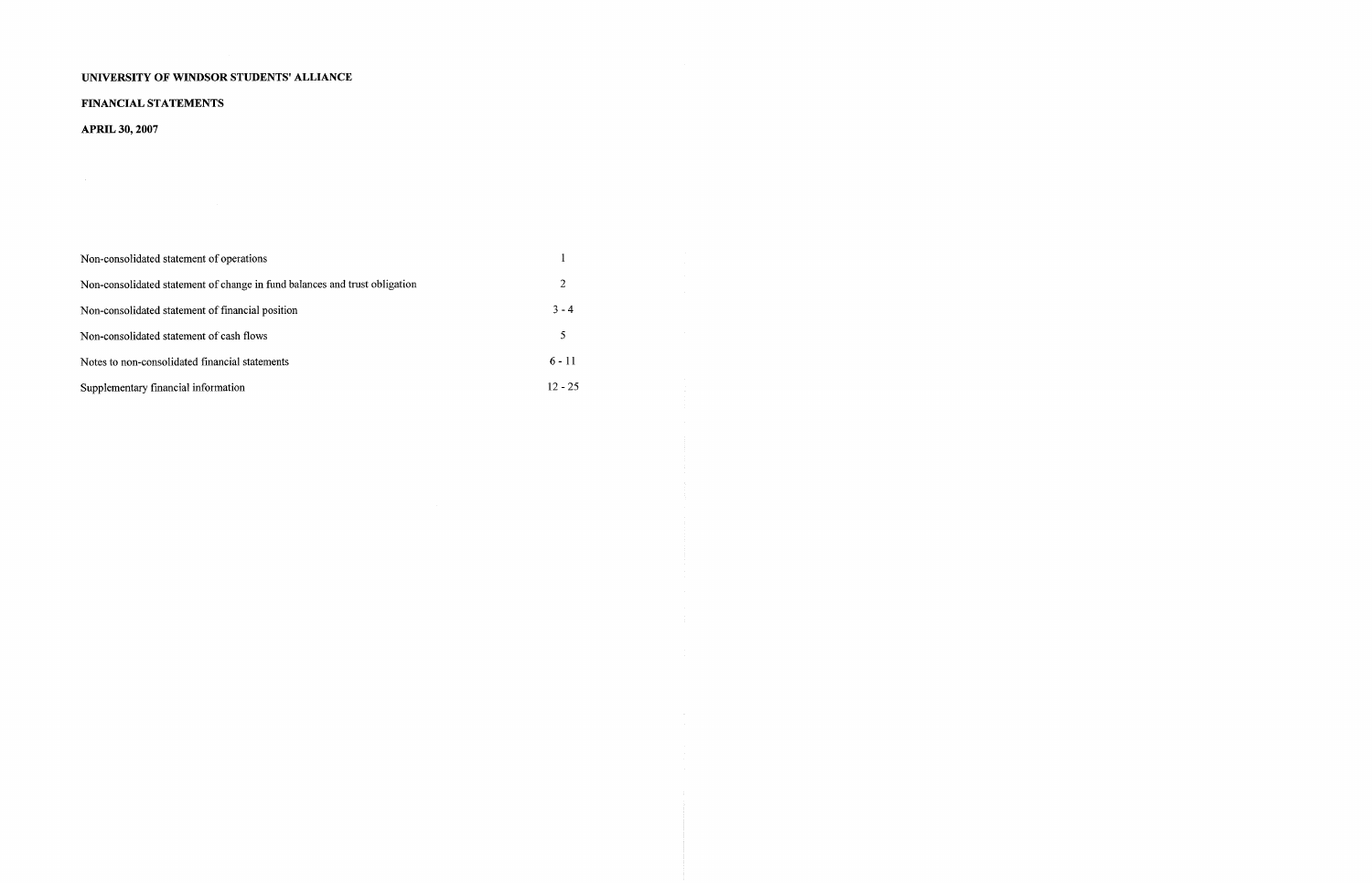## NON-CONSOLIDATED STATEMENT OF OPERATIONS

 $\sim 10^{-1}$ 

|                                                                                | Operating<br>2007           | <b>CAW Student</b><br><b>Centre</b><br>2007 | Lance<br>2007                | Scholarship<br>2007     | Health &<br><b>Dental</b><br>2007 | <b>Student</b><br>Refugee<br>2007 | <b>Special</b><br><b>Need</b><br>2007 | Capital<br>2007          | <b>TOTAL</b><br>2007         | <b>TOTAL</b><br>2006                 |
|--------------------------------------------------------------------------------|-----------------------------|---------------------------------------------|------------------------------|-------------------------|-----------------------------------|-----------------------------------|---------------------------------------|--------------------------|------------------------------|--------------------------------------|
| <b>REVENUE</b><br>Student fees<br>Sales and advertising                        | \$<br>675,758<br>193,802    | $\mathbb{S}$<br>$1,345,143$ \$              | 56,518 \$<br>147,510         | $\blacksquare$          | $\mathbb{S}$<br>1,638,661 \$      | 24,573                            | $\sqrt{3}$<br>24,573 \$               | 491,460                  | \$<br>4,256,686<br>341,312   | 4,278,121<br><sup>S</sup><br>409,905 |
| Interest<br>Rent<br>Other revenue<br>Uniwin Student Pub Inc. net income/(loss) | 45,333<br>(3,616)<br>72,728 | 48,384<br>200,903                           |                              | 2,747<br>$\blacksquare$ | 50,301<br>$\tilde{\phantom{a}}$   |                                   |                                       | 11,069<br>$\blacksquare$ | 157,834<br>197,287<br>72,728 | 70,209<br>159,448<br>107,619         |
| (note 5)                                                                       | (58, 412)                   |                                             |                              |                         |                                   |                                   |                                       |                          | (58, 412)                    | 3,551                                |
|                                                                                | 925,593                     | 1,594,430                                   | 204,028                      | 2,747                   | 1,688,962                         | 24,573                            | 24,573                                | 502,529                  | 4,967,435                    | 5,028,853                            |
| <b>EXPENSES</b><br>Amortization                                                | 41,311                      | 61,942                                      | 3,964                        |                         |                                   |                                   |                                       |                          |                              |                                      |
| Advertising and promotion                                                      | 32,380                      | 3,556                                       | 812                          |                         | 243                               |                                   |                                       |                          | 107,217<br>36,991            | 84,936<br>61,769                     |
| Bad debts                                                                      | 17,113                      | 28,129                                      | 36,333                       |                         | 12,318                            | 111                               | 111                                   | 2,212                    | 96,327                       | 74,970                               |
| Banking and finance                                                            | 7,516                       | 600                                         |                              |                         | $\blacksquare$                    |                                   |                                       |                          | 8,116                        | 11,014                               |
| Campus Police                                                                  |                             | 42,753                                      | $\blacksquare$               |                         |                                   |                                   |                                       | $\blacksquare$           | 42,753                       | 42,734                               |
| Claims expenses                                                                |                             |                                             |                              |                         | 1,469,092                         |                                   |                                       |                          | 1,469,092                    | 1,121,604                            |
| Conferences, training and travel                                               | 36,035                      | 4,311                                       | 12,614                       |                         |                                   |                                   |                                       |                          | 52,960                       | 47,660                               |
| Cost of sales                                                                  | 165,210                     | $\blacksquare$                              | 71,197                       |                         |                                   |                                   |                                       | $\rightarrow$            | 236,407                      | 198,273                              |
| Donations                                                                      |                             | $\sim$                                      | $\blacksquare$               |                         |                                   |                                   |                                       | 322,000                  | 322,000                      | 322,000                              |
| General insurance                                                              | 33,025                      | 24,417                                      |                              |                         |                                   |                                   |                                       |                          | 57,442                       | 50,053                               |
| Grants and scholarships                                                        | 35,813                      |                                             | $\blacksquare$               | 9,250                   |                                   |                                   |                                       |                          | 45,063                       | 24,810                               |
| Housekeeping                                                                   | $\sim$                      | 451,680                                     | $\qquad \qquad \blacksquare$ |                         | $\blacksquare$                    |                                   |                                       | $\blacksquare$           | 451,680                      | 439,729                              |
| Miscellaneous expense                                                          | 37,771                      | 12,013                                      | 638                          |                         |                                   | 20,000                            |                                       |                          | 70,422                       | 44,875                               |
| Office and equipment                                                           | 26,870                      | 12,517                                      | 2,572                        |                         | 424                               |                                   |                                       |                          | 42,383                       | 31,907                               |
| Premium expenses                                                               |                             | $\sim$                                      | $\sim$                       |                         | 88,529                            |                                   |                                       |                          | 88,529                       | 351,774                              |
| Professional fees                                                              | 48,574                      | 9,000                                       | 1,069                        |                         | 57,706                            |                                   |                                       |                          | 116,349                      | 93,286                               |
| Programming supplies and expenses                                              | 113,594                     | 53,461                                      |                              |                         |                                   |                                   |                                       |                          | 167,055                      | 198,856                              |
| Repairs and maintenance                                                        | 135                         | 45,694                                      |                              |                         |                                   |                                   |                                       |                          | 45,829                       | 54,572                               |
| Salaries and benefits                                                          | 374,130                     | 218,821                                     | 105,103                      |                         | 25,379                            |                                   |                                       | $\blacksquare$           | 723,433                      | 741,845                              |
| Special projects                                                               |                             | 70,529                                      |                              |                         | $\blacksquare$                    |                                   |                                       |                          | 70,529                       | 501,478                              |
| Telephone, utilities and taxes                                                 | 6,901                       | 414,898                                     | 2,218                        |                         |                                   |                                   |                                       |                          | 424,017                      | 400,088                              |
|                                                                                | 976,378                     | 1,454,321                                   | 236,520                      | 9,250                   | 1,653,691                         | 20,111                            | 111                                   | 324,212                  | 4,674,594                    | 4,898,233                            |
| <b>REVENUE OVER (UNDER)</b><br><b>EXPENSES</b>                                 | (50, 785)<br>S.             | 140,109<br><u>s</u>                         | (32, 492)<br>S               | (6,503)<br>- <u>\$</u>  | 35,271<br>-S                      | -S<br>4,462                       | 24,462<br>-S                          | 178,317<br>-S            | 292,841<br><sup>\$</sup>     | 130,620<br>-S                        |
|                                                                                |                             |                                             |                              |                         |                                   |                                   |                                       |                          |                              |                                      |

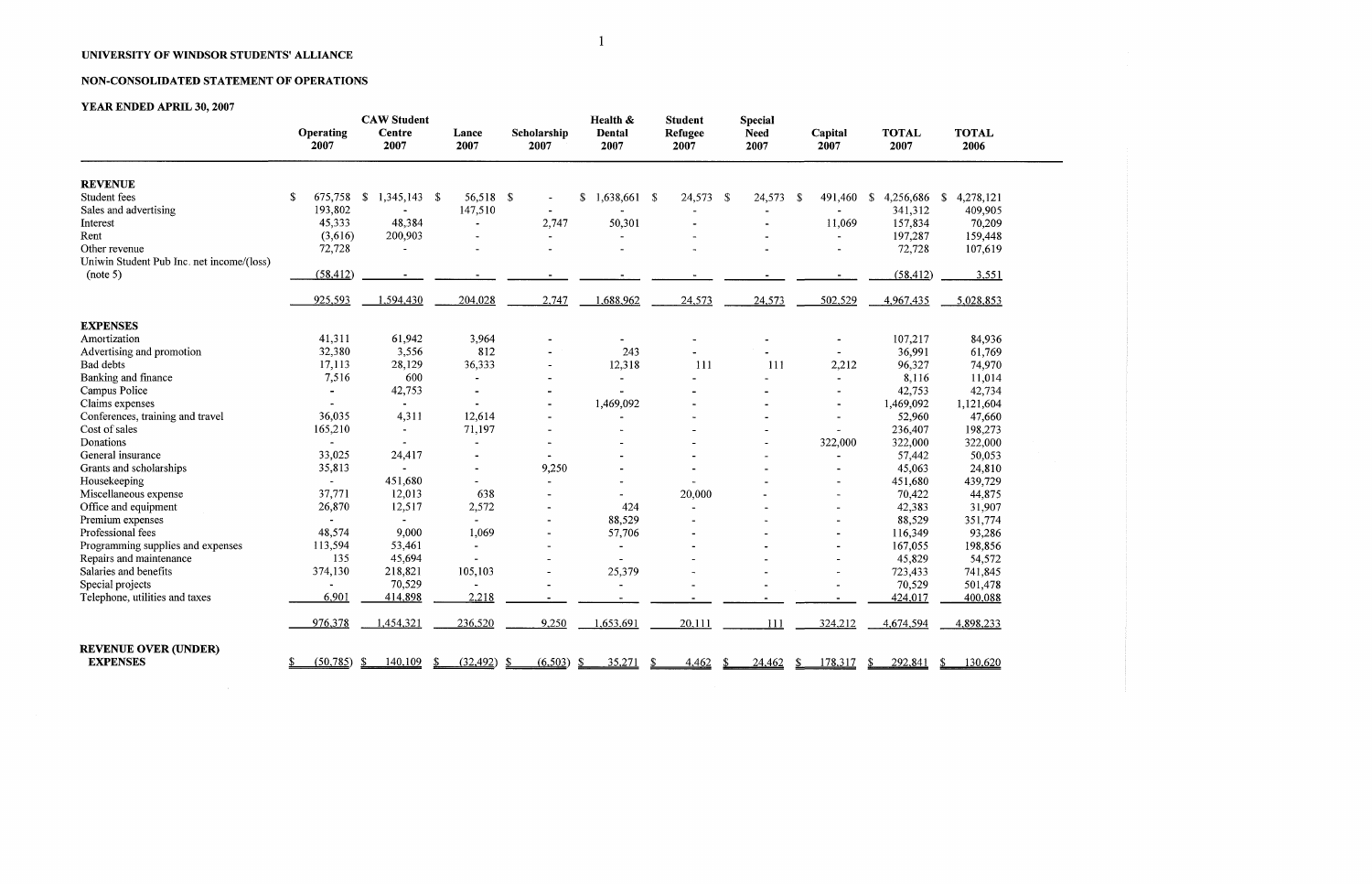# NON-CONSOLIDATED STATEMENT OF CHANGE IN FUND BALANCES AND TRUST OBLIGATION

# YEAR ENDED APRIL 30, 2007

|                                                                    |     | <b>Operating</b><br>2007 |    | <b>CAW Student</b><br>Centre<br>2007 |   | Lance<br>2007 |      | Scholarship<br>2007 | Health &<br>Dental<br>2007 | <b>Student</b><br>Refugee<br>2007 |      | <b>Special</b><br><b>Need</b><br>2007 | Capital<br>2007 | <b>TOTAL</b><br>2007 | <b>TOTAL</b><br>2006 |
|--------------------------------------------------------------------|-----|--------------------------|----|--------------------------------------|---|---------------|------|---------------------|----------------------------|-----------------------------------|------|---------------------------------------|-----------------|----------------------|----------------------|
| <b>FUND BALANCE, BEGINNING</b>                                     | Эħ. | 3,879                    | -S | $\blacksquare$                       | ъ | 67,193        | - S  | 108,505             | $$1,415,920$ \, \$         | 30,927                            | - \$ | 130,772 \$                            | 299,690 \$      | 2,056,886            | ,672,328             |
| TRUST OBLIGATION, BEGINNING                                        |     | $\blacksquare$           |    | ,201,484                             |   |               |      |                     |                            |                                   |      |                                       |                 | 1,201,484            | 1,455,422            |
| <b>REVENUE OVER (UNDER) EXPENSES</b><br><b>INTERFUND TRANSFERS</b> |     | (50, 785)                |    | 140,109<br>100,000                   |   | (32, 492)     |      | (6,503)             | 35,271                     | 4,462                             |      | 24,462<br>(100,000)                   | 178,317         | 292,841              | 130,620              |
| <b>FUND BALANCE, ENDING</b>                                        |     | (46,906)                 |    |                                      |   | 34.701        | -SS- | 102,002             | \$1,451,191                | 35,389                            |      | 55,234                                | 478,007 \$      | $2,109,618$ \$       | 2,056,886            |
| <b>TRUST OBLIGATION, ENDING</b>                                    |     |                          |    | 1,441,593                            |   |               |      |                     |                            |                                   |      |                                       |                 | 1,441,593            | ,201,484             |

 $\hat{\mathcal{L}}_{\text{max}}$ 

 $\overline{\phantom{0}}$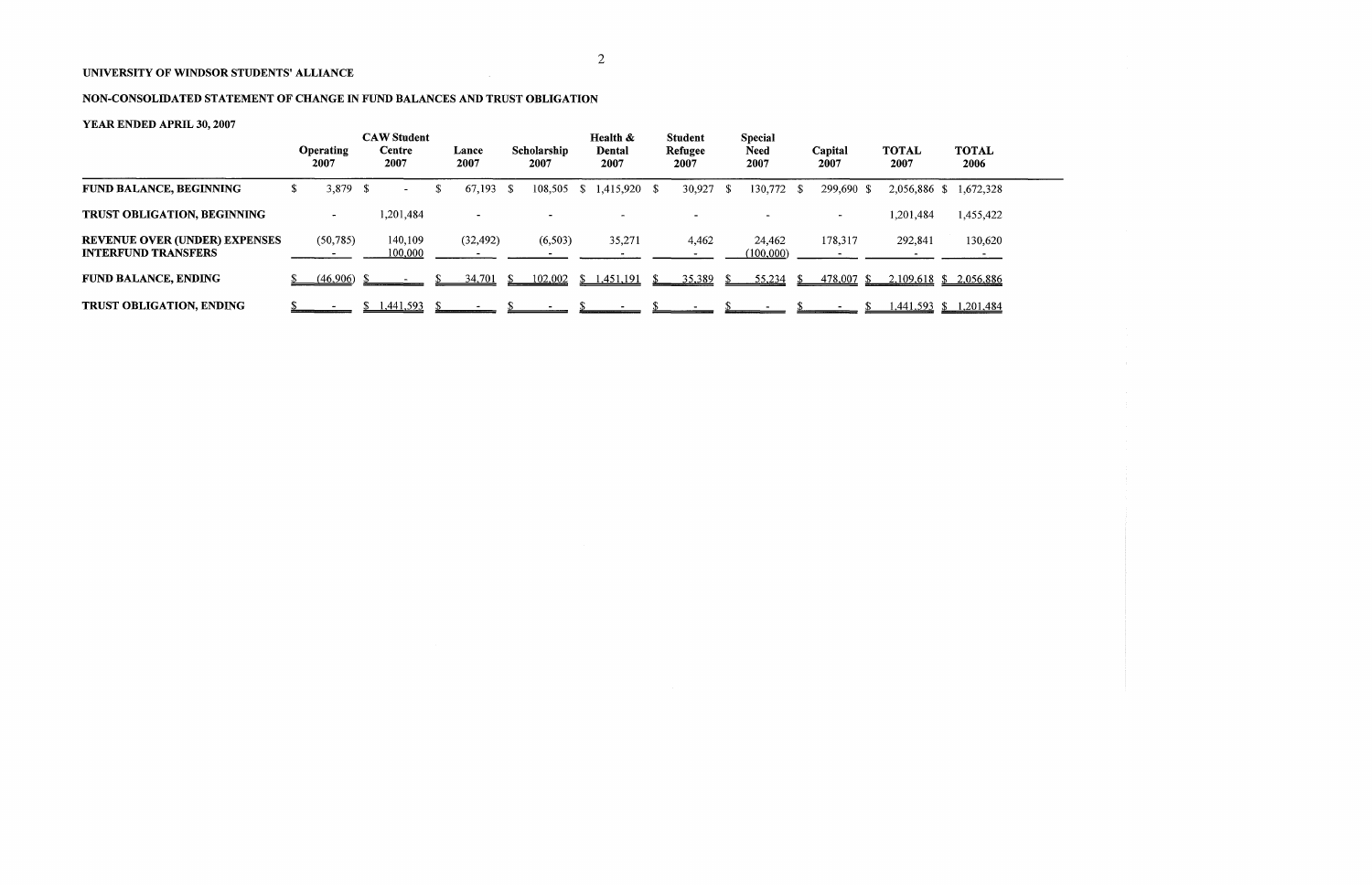# NON-CONSOLIDATED STATEMENT OF FINANCIAL POSITION

# APRIL 30,2007

|                                                  | <b>Operating</b><br>2007 | <b>CAW Student</b><br>Centre<br>2007 | Lance<br>2007            | Scholarship<br>2007 | Health &<br>Dental<br>2007 | <b>Student</b><br>Refugee<br>2007 | <b>Special</b><br><b>Need</b><br>2007 | Capital<br>2007          | <b>TOTAL</b><br>2007 | <b>TOTAL</b><br>2006   |
|--------------------------------------------------|--------------------------|--------------------------------------|--------------------------|---------------------|----------------------------|-----------------------------------|---------------------------------------|--------------------------|----------------------|------------------------|
| <b>ASSETS</b>                                    |                          |                                      |                          |                     |                            |                                   |                                       |                          |                      |                        |
| <b>CURRENT ASSETS</b>                            |                          |                                      |                          |                     |                            |                                   |                                       |                          |                      |                        |
| Cash                                             | ,136,423<br>\$           | -S                                   | S                        |                     | -S                         | S.                                | \$                                    | \$<br>$\blacksquare$     | 1,136,423 \$         | 1,153,216              |
| Accounts receivable                              | 282,933                  | 59,309                               | 43,642                   |                     | 36,778                     |                                   |                                       | $\overline{\phantom{a}}$ | 422,662              | 258,521                |
| Prepaid expenses                                 | 19,623                   |                                      |                          |                     | 65,000                     |                                   |                                       |                          | 84,623               | 85,392                 |
| CAW Student Centre - Assets held in trust        |                          |                                      |                          |                     |                            |                                   |                                       |                          |                      |                        |
| (note 3)                                         | $\overline{\phantom{a}}$ | 928,195                              | $\overline{\phantom{a}}$ |                     | ۰.                         |                                   |                                       |                          | 928,195              | 1,123,988              |
| Due from funds                                   |                          | 309,335                              |                          |                     |                            | 35,389                            | 55,234                                | 167,249                  | 567,207              | 249,513                |
|                                                  | 438,979                  | ,296,839                             | 43,642                   |                     | 101,778                    | 35,389                            | 55,234                                | 167,249                  | 3,139,110            | 2,870,630              |
| <b>INVESTMENTS</b> (note 3)                      | 1,284                    | $\sim$                               | $\blacksquare$           | 121,252             | 1,401,223                  |                                   | $\overline{\phantom{a}}$              | 310,758                  | 1,834,517            | 1,633,443              |
| PROPERTY, PLANT AND<br><b>EQUIPMENT</b> (note 6) | 124,053                  | 144,754                              | 7,831                    |                     |                            |                                   |                                       |                          | 276,638              | 267,941                |
|                                                  | \$1,564,316              | \$1,441,593                          | 51,473                   | 121,252<br>Ж.       | 1,503,001<br><sup>\$</sup> | 35,389                            | 55,234                                | 478,007 \$               |                      | 5,250,265 \$ 4,772,014 |

 $\sim 10^{11}$ 

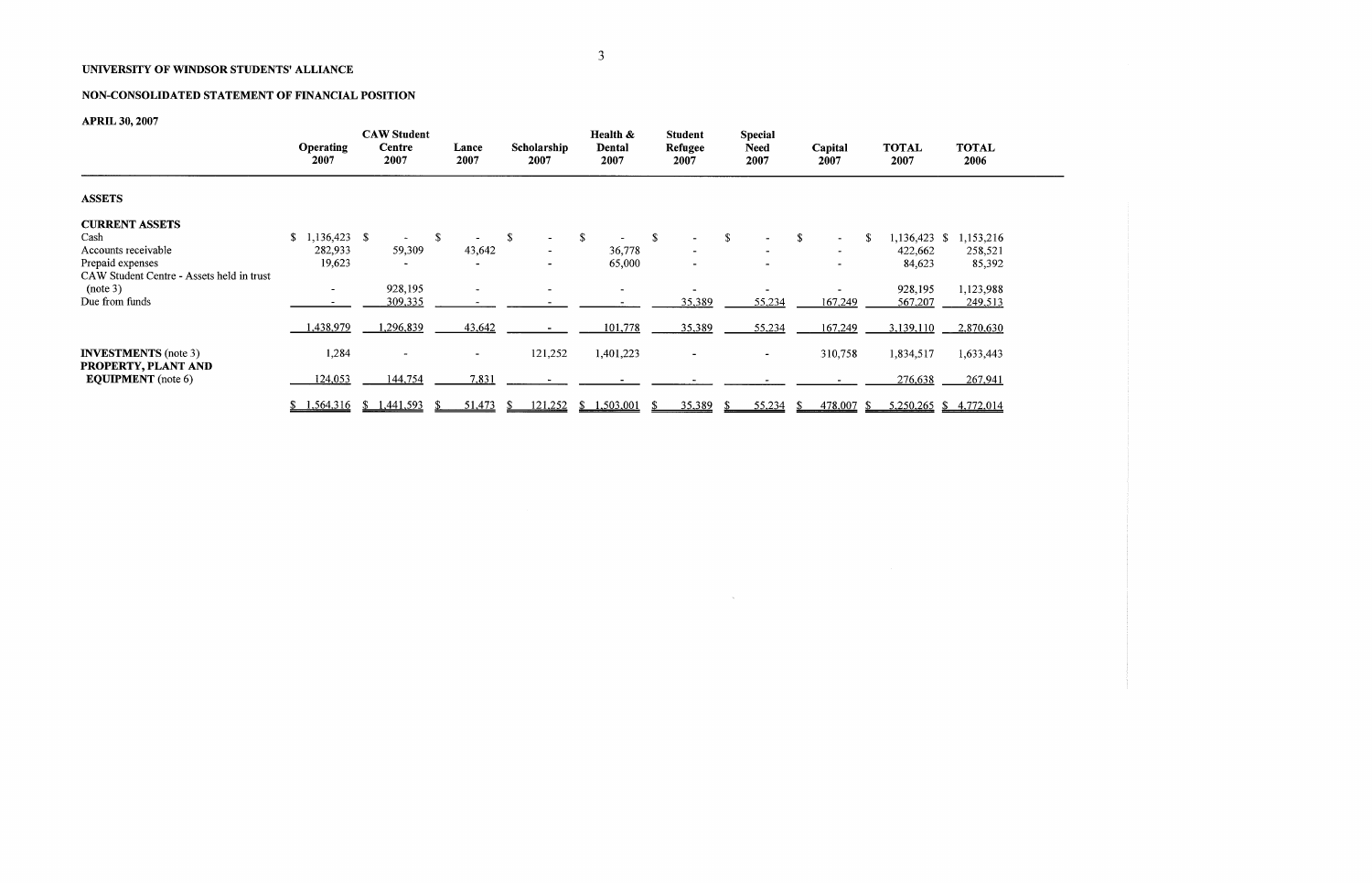## NON-CONSOLIDATED STATEMENT OF FINANCIAL POSITION

# APRIL 30,2007

|                                                                                                                                 | <b>Operating</b><br>2007        | <b>CAW Student</b><br>Centre<br>2007 | Lance<br>2007              | Scholarship<br>2007 | Health &<br>Dental<br>2007 | <b>Student</b><br>Refugee<br>2007 | <b>Special</b><br><b>Need</b><br>2007 | Capital<br>2007                                     | <b>TOTAL</b><br>2007                 | <b>TOTAL</b><br>2006              |
|---------------------------------------------------------------------------------------------------------------------------------|---------------------------------|--------------------------------------|----------------------------|---------------------|----------------------------|-----------------------------------|---------------------------------------|-----------------------------------------------------|--------------------------------------|-----------------------------------|
| <b>LIABILITIES</b>                                                                                                              |                                 |                                      |                            |                     |                            |                                   |                                       |                                                     |                                      |                                   |
| <b>CURRENT LIABILITIES</b><br>Accounts payable and accrued liabilities<br>CAW Student Centre - trust obligation<br>Due to funds | $1,082,632$ \$<br>S.<br>480,604 | 1,441,593                            | $1,229$ \$<br>\$<br>15,543 | 19,250              | S<br>51,810                | \$                                |                                       | $\mathcal{S}$<br>$\sim$<br>$\overline{\phantom{a}}$ | 1,083,861 \$<br>1,441,593<br>567,207 | 1,219,989<br>1,201,484<br>249,513 |
|                                                                                                                                 | ,563,236                        | 1,441,593                            | 16,772                     | 19,250              | 51,810                     |                                   |                                       |                                                     | 3,092,661                            | 2,670,986                         |
| <b>LONG TERM DEFICIT UNIWIN (note 4)</b>                                                                                        | 47,986                          |                                      |                            |                     |                            |                                   |                                       |                                                     | 47,986                               | 44,142                            |
| <b>FUND BALANCES</b>                                                                                                            |                                 |                                      |                            |                     |                            |                                   |                                       |                                                     |                                      |                                   |
| <b>INVESTED IN PROPERTY, PLANT AND</b><br><b>EQUIPMENT</b>                                                                      | 124,053                         |                                      | 7,831                      |                     |                            |                                   |                                       |                                                     | 131,884                              | 120,062                           |
| <b>UNRESTRICTED</b><br><b>INTERNALLY RESTRICTED</b>                                                                             | (170, 959)                      |                                      | 26,870                     | 102,002             | 1,451,191                  | 35,389                            | 55,234                                | 478,007                                             | (170, 959)<br>2,148,693              | (252, 125)<br>2,188,949           |
|                                                                                                                                 | (46,906)                        |                                      | 34,701                     | 102,002             | 1,451,191                  | 35,389                            | 55,234                                | 478,007                                             | 2,109,618                            | 2,056,886                         |
|                                                                                                                                 | \$1,564,316                     | 1,441,593<br>S.                      | 51,473                     | 121,252             | 1,503,001<br>S.            | 35,389                            | 55,234                                | 478,007                                             |                                      | $5,250,265$ \$ 4,772,014          |

# ON BEHALF OF THE BOARD

 $\sim 10^{11}$ 

Director Director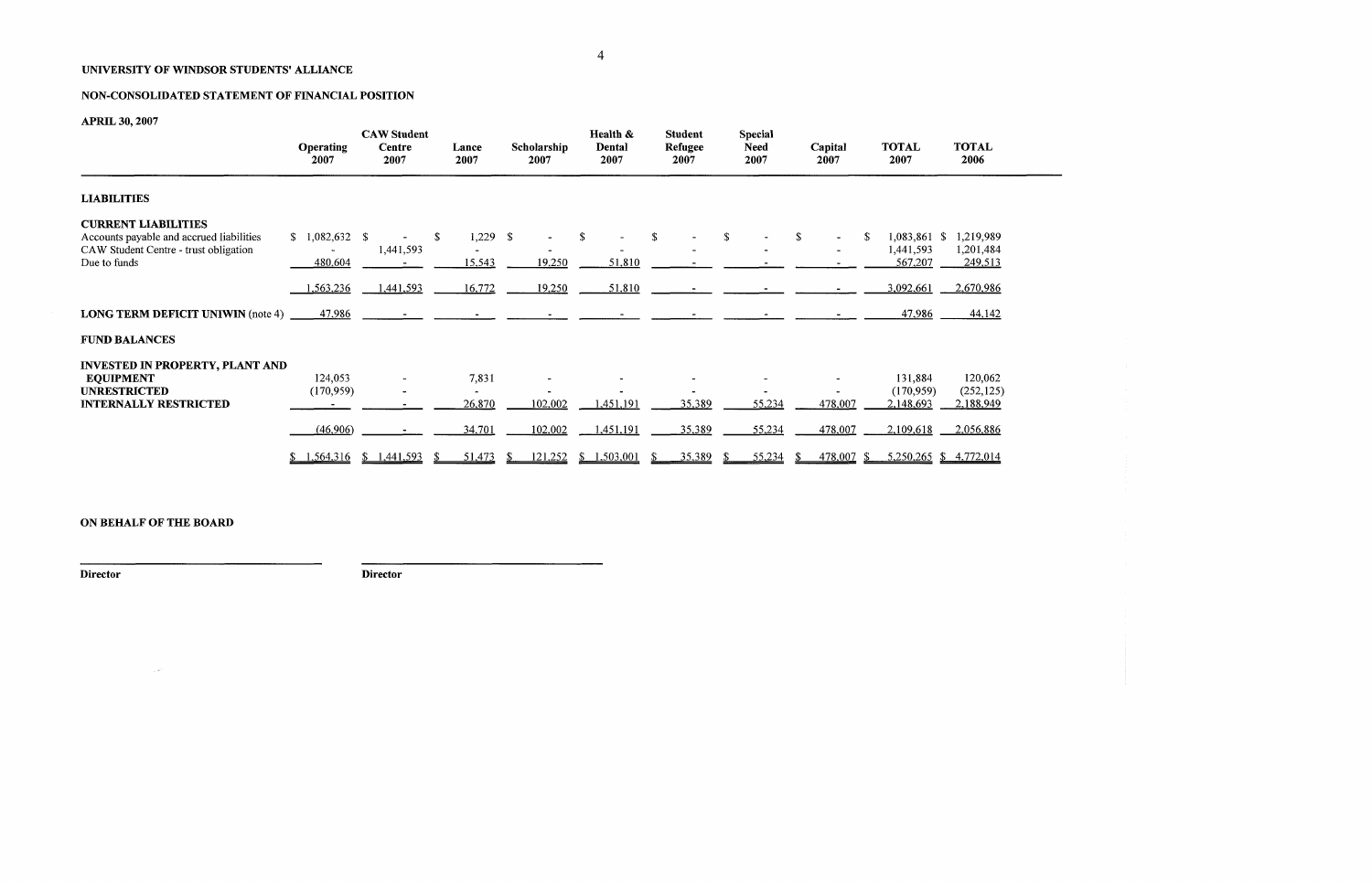# NON-CONSOLIDATED STATEMENT OF CASH FLOWS

| YEAR ENDED APRIL 30, 2007                                                                                                                                                       | 2007<br>2006                                 |                                  |
|---------------------------------------------------------------------------------------------------------------------------------------------------------------------------------|----------------------------------------------|----------------------------------|
| <b>CASH FLOWS FROM OPERATING ACTIVITIES</b><br>Cash receipts from customers and members<br>Cash paid to suppliers and employees                                                 | \$<br>4,703,872 \$<br>(4,702,737)            | 4,931,389<br>(4,591,650)         |
|                                                                                                                                                                                 | 1,135                                        | 339,739                          |
| <b>CASH FLOWS FROM INVESTING ACTIVITIES</b><br>Purchase of property, plant and equipment<br>Uniwin Student Pub Inc. Joan advanced<br>Purchase of investments<br>Interest income | (115,914)<br>(54, 568)<br>(5,280)<br>157,834 | (53, 965)<br>(146,218)<br>70,209 |
|                                                                                                                                                                                 | (17,928)                                     | (129, 974)                       |
| <b>INCREASE (DECREASE) IN CASH POSITION</b><br><b>CASH POSITION, BEGINNING</b>                                                                                                  | (16,793)<br>1,153,216                        | 209,765<br>943,451               |
| <b>CASH POSITION, ENDING</b>                                                                                                                                                    | 1,136,423                                    | 1,153,216                        |

 $\sim 10^{-1}$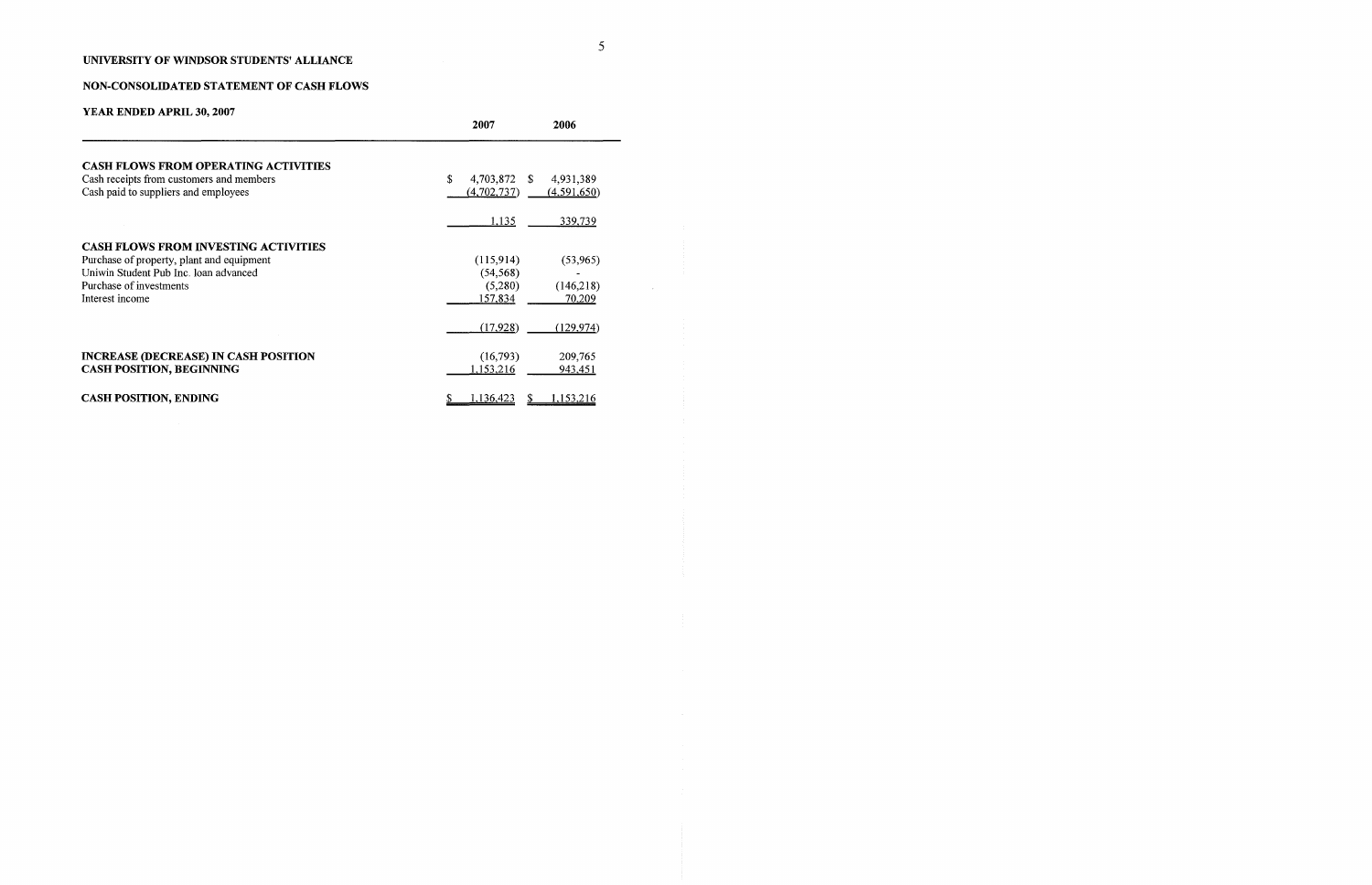The University of Windsor Students' Alliance is incorporated under the Corporations Act (Ontario) The organization's mission is to enhance student life through advocacy, representation and services The organization is exempt from income taxes under Section 149(1)(1) of the Income Tax Act of Canada.

#### NOTES TO NON-CONSOLIDATED FINANCIAL STATEMENTS

APRIL 30,2007

## 1. NATURE OF ACTIVITIES

## 2. SIGNIFICANT ACCOUNTING POLICIES

The non-consolidated financial statements have been prepared in accordance with Canadian generally accepted accounting principles and reflect the following significant accounting policies:

## INVESTMENT IN UNIWIN STUDENT PUB INC.

The University of Windsor Students' Alliance owns 100% of the outstanding shares of Uniwin Student Pub Inc Uniwin Student Pub Inc is a profit oriented enterprise that operates a pub on the university campus. The investment in Uniwin Student Pub Inc is recorded using the equity method (see note 4) and has not been consolidated in the University of Windsor Students' Alliance financial statements. Financial Statements for Uniwin Student Pub me are available on request (note 5)

### INVESTMENT IN MARKETABLE SECURITIES

The organization records its investments in marketable securities included in current assets at the lower of cost and market value.

### PROPERTY, PLANT AND EQUIPMENT

Property, plant and equipment consist of furniture and fixtures, equipment, and computer, software and electronics and are carried at cost less accumulated amortization Contributed property, plant and equipment are recorded at fair value at the date of contribution Amortization is calculated over the estimated service lives of the assets, which are as follows:

| Furniture and fixtures             | 20% declining balance         |
|------------------------------------|-------------------------------|
| Equipment                          | 20% declining balance         |
| Computer, software and electronics | 50% year 1, 25% years 2 and 3 |

#### REVENUE RECOGNITION

The organization follows the restricted fund method of accounting for contributions Restricted contributions related to general operations are recognized as revenue of the operating fund in the year in which the related expenses are incurred. All other restricted contributions are recognized as revenue of the appropriate restricted fund. Unrestricted contributions and revenue are recognized as revenue of the appropriate fund when persuasive evidence of an arrangement exists, delivery has occurred, the price to the buyer is fixed or determinable and collection is reasonably assured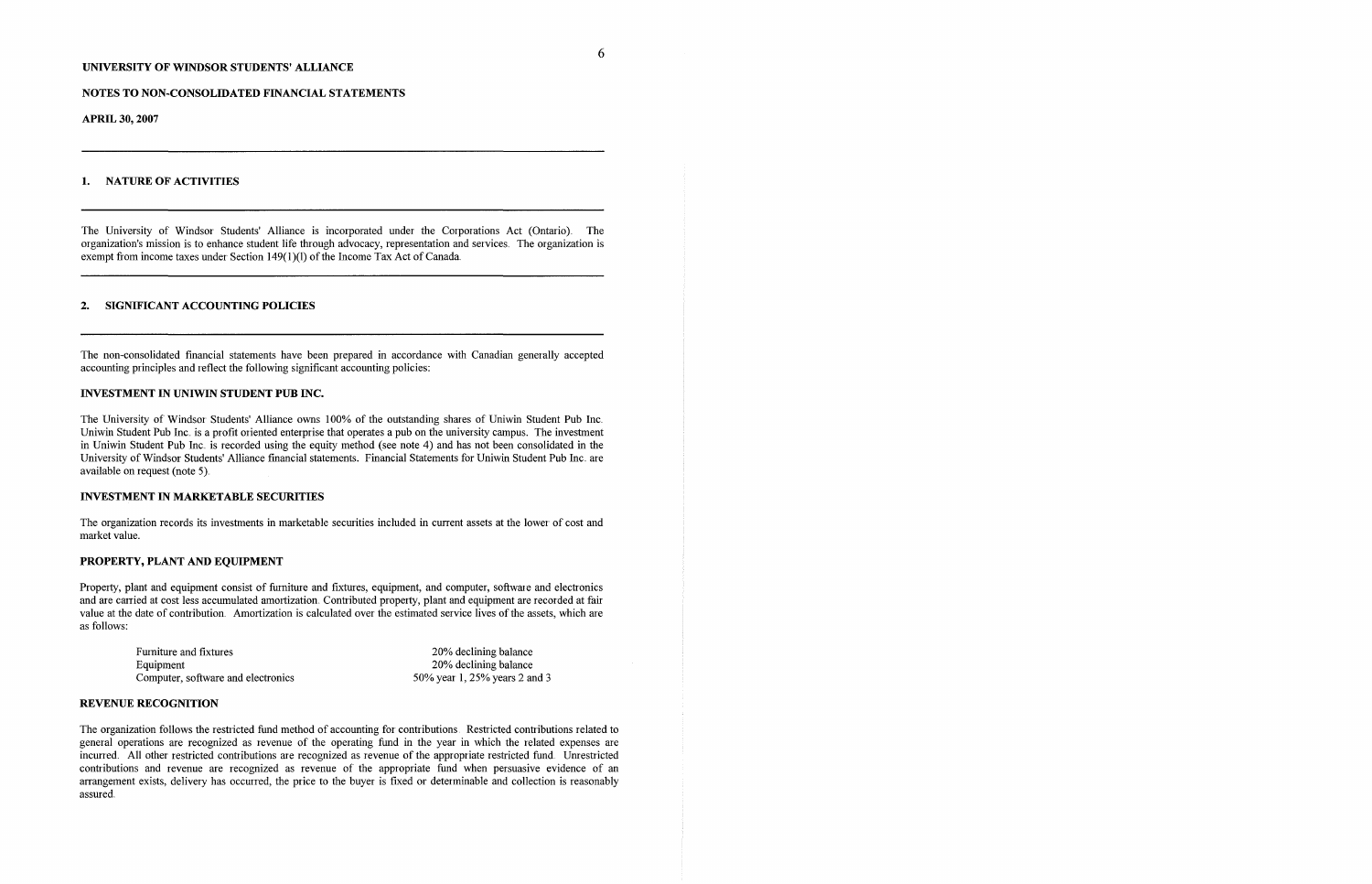APRIL 30,2007

#### 2. SIGNIFICANT ACCOUNTING POLICIES - continued

#### FUND ACCOUNTING

The CAW Student Centre fund is a restricted fund established to track activity with the CAW Student Centre which is owned by the University of Windsor and is managed by the University of Windsor Students' Alliance under a management agreement that expired April 30, 2006 Under the terms of this agreement, the organization has agreed to manage the operations of the CAW Student Centre, and to ensure that sufficient reserves are available for future capital expenditures and other ongoing obligations, as well as to hold certain assets and liabilities arising from those operations in trust for the University of Windsor. The agreement requires that a reserve be established of \$1 million.

#### Operating Fund

Revenue and expenses related to program delivery and administrative activities are reported in the operating fund

#### CAW Student Centre Fund

#### Lance Fund

The Health and Dental fund was established by the members of the University of Windsor Students' Alliance (UWSA) through the passage of a referendum to provide Health and Dental insurance coverage to the members of the organization. The UWSA collects mandatory fees fiom each full-time undergraduate student and then offers these students an opportunity to opt out of the program In 2003, the UWSA began to self-insure the drug and dental components of the plan. All annual deficits and surpluses are invested in the Health and Dental reserve. The reserve is invested in cash and marketable securities which are carried at the lower of cost and market value.

Effective July 30, 2001, the Lance newspaper joined the University of Windsor Students' Alliance as a constituent wholly owned division. The organization has agreed to allow the Lance complete and unfettered content freedom, however, the organization will provide financial and other services to the Lance on a cost-free basis These services include, but are not limited to the following: bookkeeping, financial administration, insurance, capital loans, professional fees, and other administrative services from time to time that may be required. It is the intent of the agreement that if the Lance has profit from its operations, that this profit will be used for continued and further Lance operations, or on capital improvements to the Lance as may be determined by the Lance.

#### Scholarship Fund

The scholarship fund was established in 1996 for the purpose of awarding scholarships of up to \$10,000 annually commencing with the 1997 academic year At the outset of the program, \$100,000 was invested in a reserve to fund these scholarships. The fund is invested in cash and marketable securities which are carried at the lower of cost and market value.

#### Health and Dental Fund

#### Student Refugee Fund

The student refugee fund was established in 2002 for the investment of refugee student plan surpluses

#### Special Need Fund

The special need fund was established to maintain surplus funds for the specific use by the Student Needs Access Coalition and the Wheelchair Accessibility Coalition. The coalitions provide services to benefit students with special needs and challenges. A transfer of \$100,000 to the CAW Student Centre fund was made in the year for an accessibility project.

#### Capital Expenditure Fund

The Capital fund collects student fees for use towards large capital projects as approved by the board or by referendum Surpluses beyond the eleven year commitment (note 7) remain with the Capital Expenditure Fund, for the restricted purposes of assisting with other capital costs relating to the CAW Student Centre renovations and future capital projects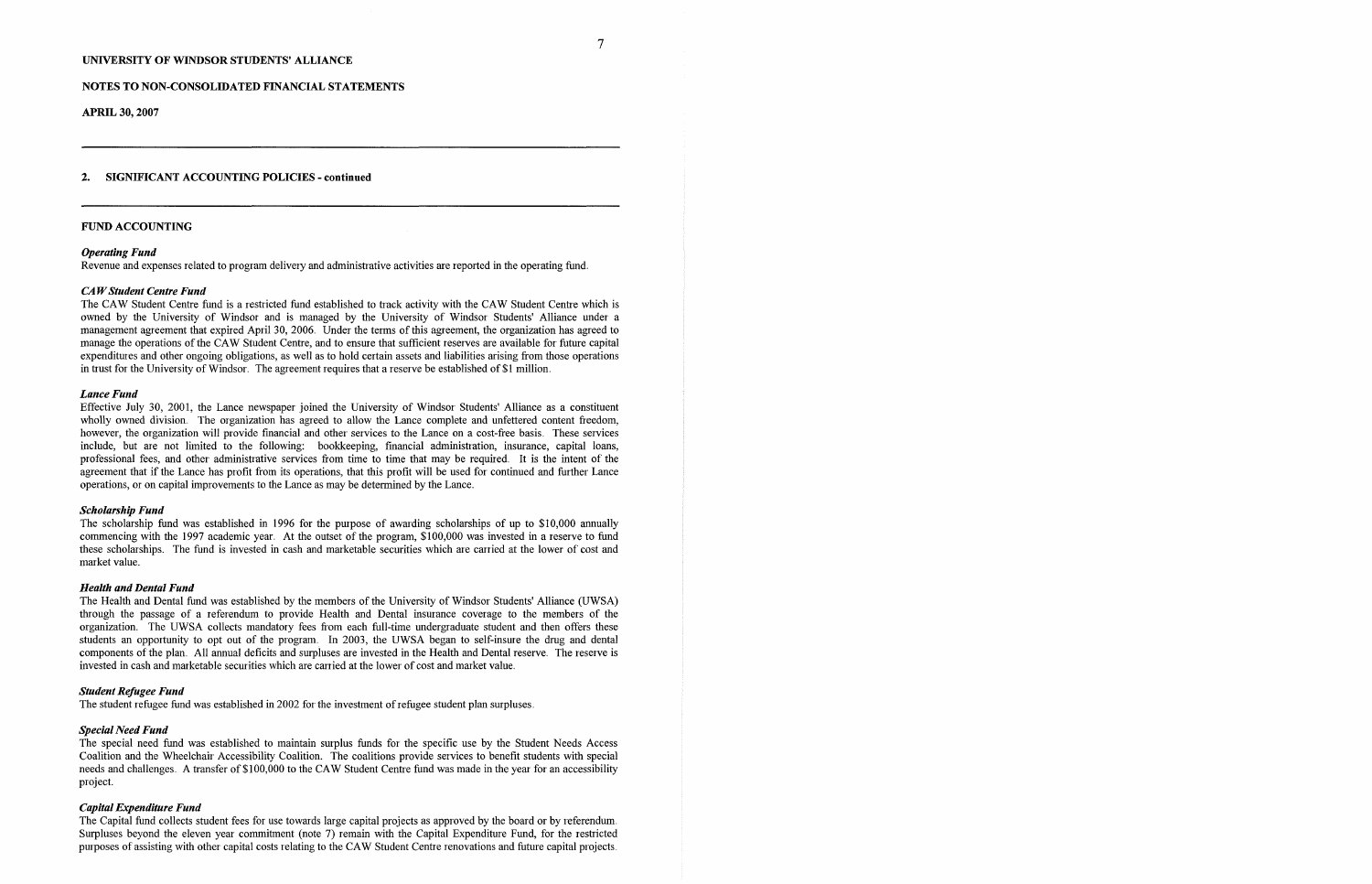#### NOTES TO NON-CONSOLIDATED FINANCIAL STATEMENTS

APRIL 30, 2007

#### 2. SIGNIFICANT ACCOUNTING POLICIES - continued

#### CASH HELD FOR STUDENT ORGANIZATIONS

The organization holds cash in trust on behalf of various student organizations. Funds are deposited with the organization and then withdrawn when they are needed. The amounts remaining at year end relate to the balance of cash held with the company and are included in accounts payable and accrued liabilities At year end, total cash held on behalf of student associations was \$376,766 (2006, \$275,136) and total cash held on behalf of student clubs was \$53,486 (2006, \$31,587)

In 2005, the Canadian Institute of Chartered Accountants issued new accounting standards comprising handbook section 3855 - "Financial Instruments - Recognition and Measurement", section 3865 - "Hedges" and section 3251 - "Equity", which will be effective for the University of Windsor Students' Alliance for the fiscal year beginning May 1, 2007.

#### USE OF ACCOUNTING ESTIMATES

The preparation of financial statements in conformity with Canadian generally accepted accounting principles requires management to make estimates and assumptions that effect the reported amounts of assets and liabilities and disclosures of contingent assets and liabilities at the date of the financial statements and the reported amounts of revenues and expenses during the reporting period. Actual results could differ from these estimates. Significant areas requiring the use of managements' estimates include the allowance for doubtful accounts and health plan premium accruals.

#### FUTURE CHANGE IN ACCOUNTING POLICIES

The standards require that the organization elects to designate each financial asset as held-for-trading, available-for-sale, held-to-maturity or loans and receivables. The standards require that all financial assets be measured at fair value, with the exception of loans, receivables and investments classified as held-to-maturity which will be measured at amortized cost

Similarly, the standards require that all financial liabilities be measured at fair value when they are held-for-trading Other financial liabilities should be measured at amortized cost

| <b>INVESTMENTS</b><br>3.                                                                                                                                                                     | 2007                                                           | 2006                                                  |
|----------------------------------------------------------------------------------------------------------------------------------------------------------------------------------------------|----------------------------------------------------------------|-------------------------------------------------------|
| The fair market values of the following assets are as follows:                                                                                                                               |                                                                |                                                       |
| Operating Fund - Short term deposits<br>CAW Student Centre Fund - Assets held in trust<br>Scholarship Fund - Investments<br>Health & Dental fund - Investments<br>Capital Fund - Investments | \$<br>$1,291$ \$<br>944,713<br>136,041<br>1,537,082<br>329,025 | 1,248<br>1,146,084<br>124,335<br>1,377,138<br>243,737 |
|                                                                                                                                                                                              | 2.948.152                                                      | 2.892.542                                             |

Investments, short term deposits and assets held in trust consist of bonds, equities, trusts, mutual funds, cash and cash equivalents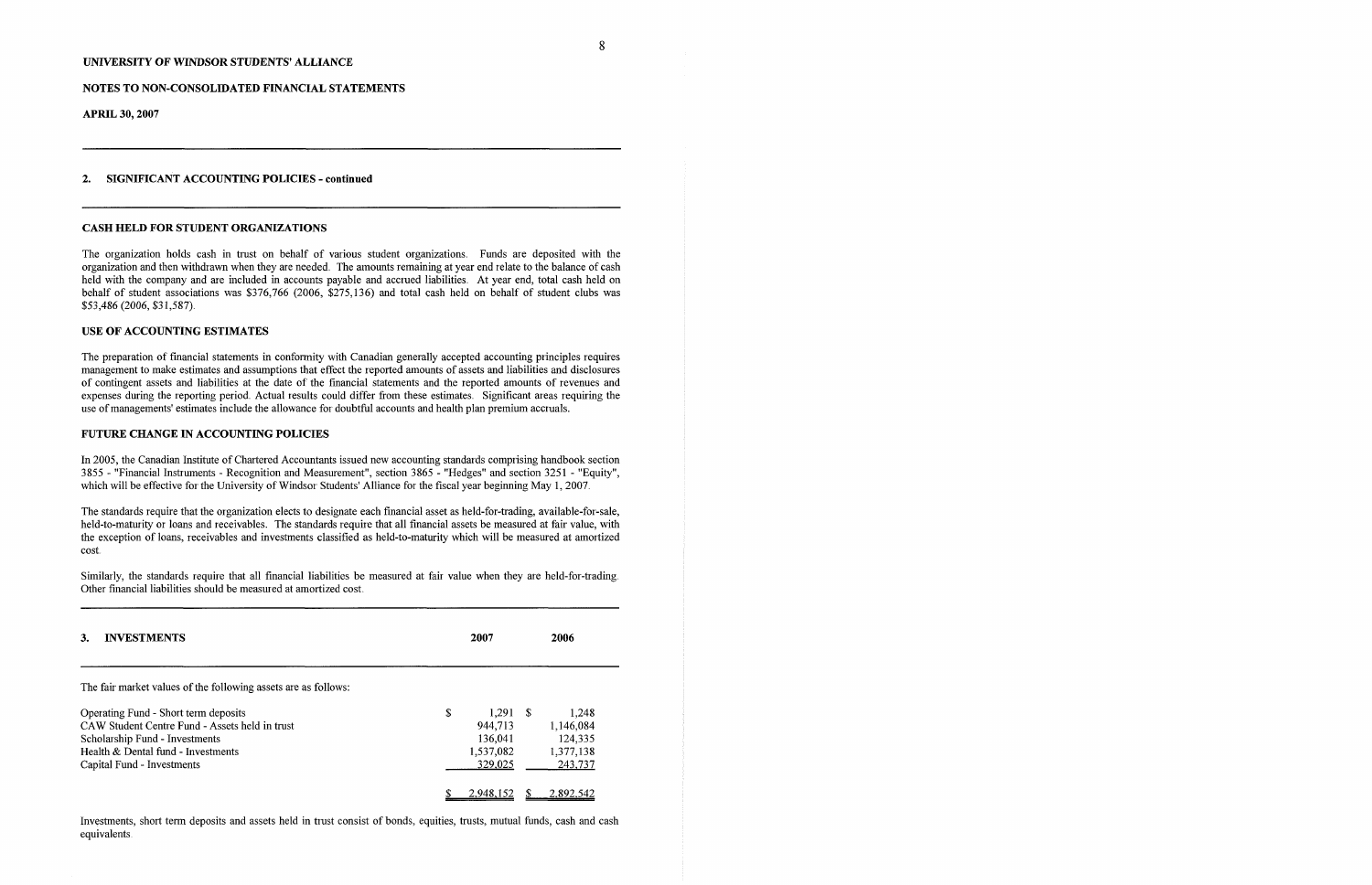# NOTES TO NON-CONSOLIDATED FINANCIAL STATEMENTS

APRIL 30, 2007

| <b>LONG-TERM DEFICIT UNIWIN</b><br>4.              | 2007           | 2006                             |
|----------------------------------------------------|----------------|----------------------------------|
| Class A shares                                     | \$             | 50<br>S.<br>50                   |
| Share of losses                                    | (699, 646)     | (641, 234)                       |
| Advances<br>Less allowance for doubtful advances   | 751,132        | 696,564                          |
|                                                    | (99, 522)      | (99, 522)                        |
|                                                    | \$<br>(47,986) | (44, 142)<br>-\$                 |
| OPERATING RESULTS OF UNIWIN STUDENT PUB INC.<br>5. | 2007           | 2006                             |
| <b>Financial Position</b>                          |                |                                  |
| <b>Total assets</b>                                | \$<br>32,879   | 43,887<br>\$                     |
| Total liabilities                                  | 764,826        | 717,422                          |
| Shareholders deficiency                            | (731, 947)     | (673, 535)                       |
| Total liabilities and shareholders' deficiency     | 32,879         | $\mathbf{\mathcal{S}}$<br>43,887 |
| <b>Results of Operations</b>                       |                |                                  |
| Total revenues                                     | \$<br>470,832  | \$<br>561,082                    |
| Total cost of goods sold                           | 251,604        | 273,740                          |
| Total expenses                                     | 277,640        | 283,792                          |
| Net income (loss)                                  | (58, 412)      | 3,550<br>-\$                     |
| <b>Cash flows</b>                                  |                |                                  |
| Cash used in operations                            | 2,710<br>Ֆ     | 11,880<br>\$                     |

 $\sim 4$  .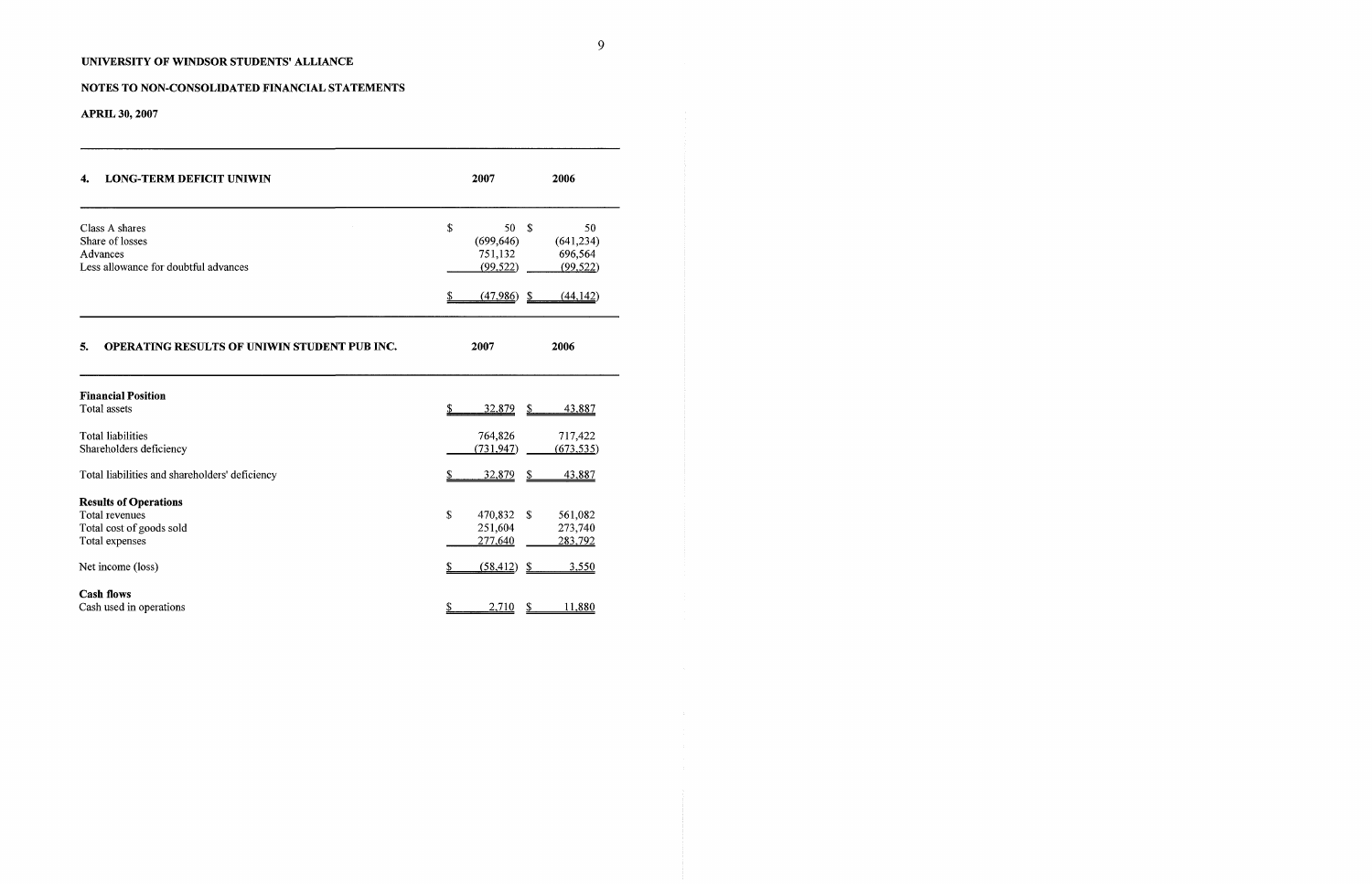## NOTES TO NON-CONSOLIDATED FINANCIAL STATEMENTS

APRIL 30, 2007

## 6. PROPERTY, PLANT AND EQUIPMENT 2007 2006

|                                                    | Cost          |    | Accumulated<br>Amortization | <b>Net</b>     |      | <b>Net</b> |
|----------------------------------------------------|---------------|----|-----------------------------|----------------|------|------------|
|                                                    |               |    |                             |                |      |            |
| <b>OPERATING FUND</b>                              |               |    |                             |                |      |            |
| Furniture and fixtures                             | \$<br>267,745 | -S | $(232, 623)$ \$             | 35,122         | - \$ | 43,903     |
| Equipment                                          | 196,118       |    | (133, 833)                  | 62,285         |      | 66,786     |
| Computer, software and electronics                 | 168,380       |    | (141, 734)                  | 26,646         |      | 37,190     |
|                                                    | 632,243       |    | (508, 190)                  | 124,053        |      | 147,879    |
| <b>CAW STUDENT CENTRE</b>                          |               |    |                             |                |      |            |
| Furniture and fixtures                             | 162,430       |    | (58, 739)                   | 103,691        |      | 96,547     |
| Computer, software and electronics                 | 91,423        |    | (50, 360)                   | 41,063         |      | 12,797     |
|                                                    | 253,853       |    | (109,099)                   | <u>144,754</u> |      | 109,344    |
| <b>LANCE</b><br>Computer, software and electronics | 21,806        |    | (13, 975)                   | <u>7,831</u>   |      | 10,718     |
|                                                    | 907,902       |    | (631,264)                   | 276,638        |      | 267,941    |

### 7. COMMITMENTS

Management and the University of Windsor have plans in place for substantial renovations to the CAW Student Centre The UWSA has committed to fund \$3,500,000 over an 11 year period. A referendum has been passed, whereby, fulltime students of the University of Windsor will be charged an additional \$20 per semester to assist with the financing of the renovations. The University of Windsor will remit these fees to the UWSA. Commencing November 1, 2000 semiannual donations of \$161,000 have been made by the UWSA to the University of Windsor acting on their obligation to this commitment

## 8. COMPARATIVE FIGURES

The presentation of certain accounts of the previous year has been changed to conform with the presentation adopted for the current year.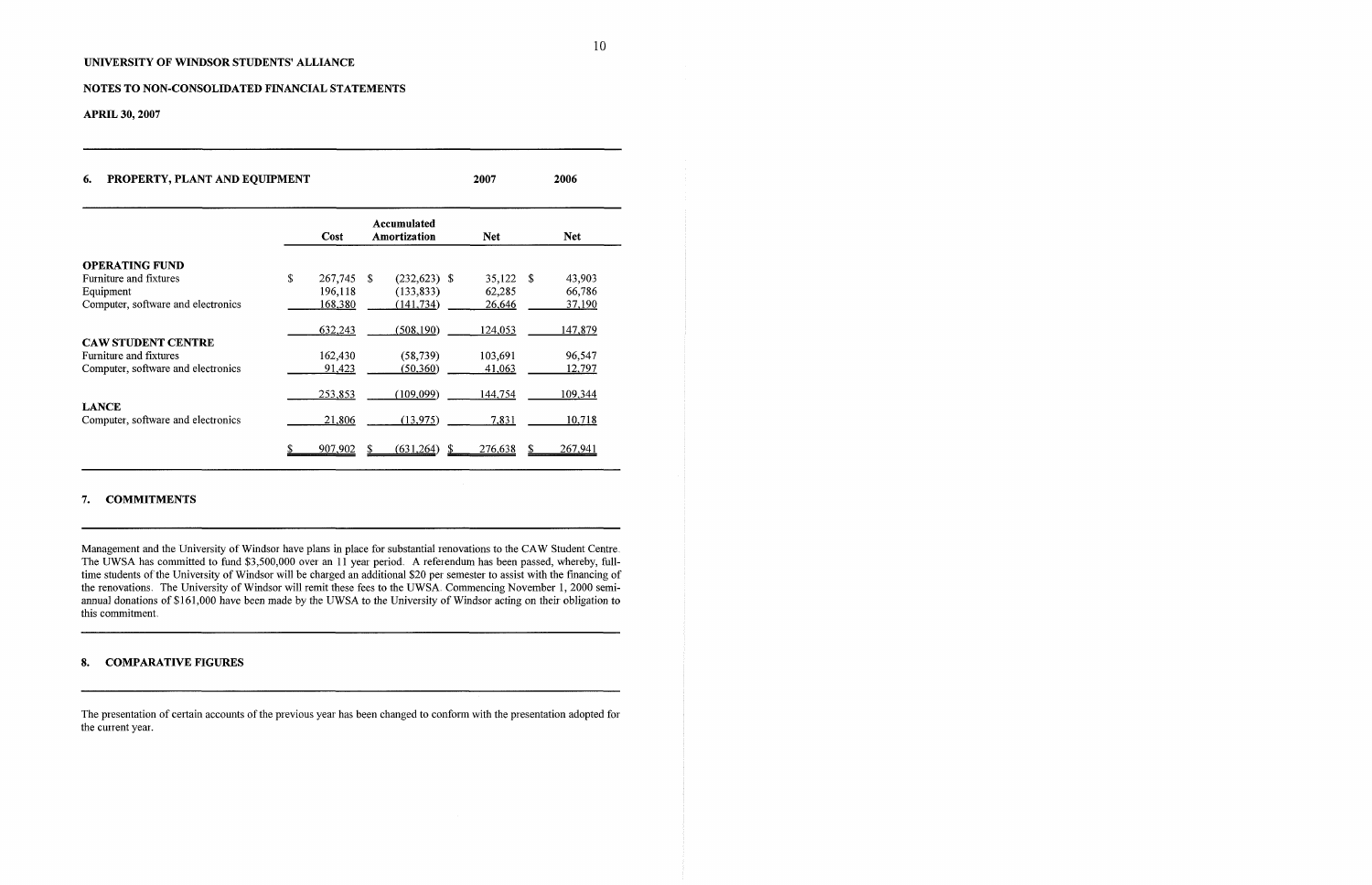#### NOTES TO NON-CONSOLIDATED FINANCIAL STATEMENTS

APRIL 30,2007

## 9. RELATED PARTY TRANSACTIONS

The organization owns 100% of Uniwin Student Pub Inc.

During the year the organization forgave net debt of \$30,138 (2006, \$27,190) from Uniwin Student Pub Inc. which is included in operating expenses In the year the organization advanced \$84,706 (2006, \$nil) to Uniwin Student Pub Inc

Equipment with a net book value of \$47,530 (2006, \$48,344) owned by the company was provided to Uniwin Student Pub Inc. for its use. The University of Windsor Students' Alliance has not charged any rent to Uniwin Student Pub Inc. for the use of this equipment or administrative services provided.

Fair value estimates are made as of a specific point in time, using available information about the instrument. These estimates are subjective in nature and often cannot be determined with precision.

The organization has determined that the carrying value of cash, accounts receivable and accounts payable and accrued liabilities approximate their fair value at the balance sheet date because of the short-term maturity of those instruments.

These transactions are in the normal course of operations and are measured at the exchange amount which is the amount of consideration established and agreed to by the related parties.

## 10. FINANCIAL INSTRUMENTS

Credit risk arises from the potential that a customer will fail to perform its obligation. The company has a sufficient number of diverse customers so the concentration of risk is minimized

The fair value of marketable securities are based on published prices at the balance sheet date,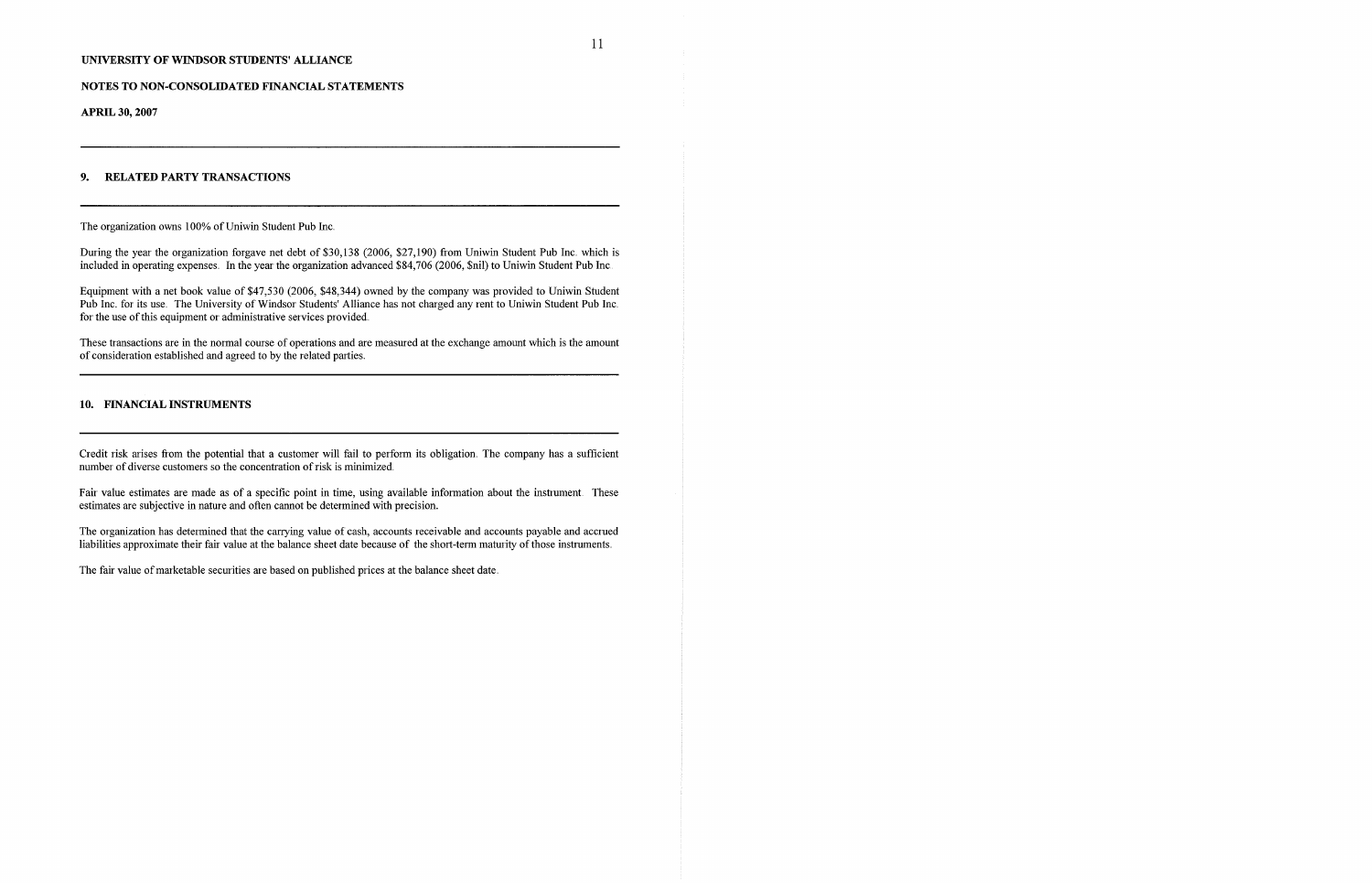## SUPPLEMENTARY FINANCIAL INFORMATION CENTRAL ADMINISTRATION PROGRAM - OPERATING FUND

|                                       | <b>Budget</b><br>2007 |    | <b>Actual</b><br>2007 |     | Actual<br>2006 |
|---------------------------------------|-----------------------|----|-----------------------|-----|----------------|
| <b>REVENUE</b>                        |                       |    |                       |     |                |
| Student fees                          | \$<br>639,594         | S. | 675,758               | -\$ | 677,465        |
| Sales and advertising                 | 1,780                 |    | (26)                  |     | 2,658          |
| Interest                              | 27,800                |    | 45,333                |     | 26,658         |
| Rent                                  | 10,200                |    | (3,616)               |     | (10,770)       |
| Other revenue                         | 73,964                |    | 64,735                |     | 86,090         |
| Uniwin Student Pub Inc. profit/(loss) |                       |    | (58, 412)             |     | (3,406)        |
|                                       | 753,338               |    | 723,772               |     | 778,695        |
| <b>EXPENSES</b>                       |                       |    |                       |     |                |
| Amortization                          | 43,664                |    | 36,592                |     | 39,434         |
| Advertising and promotion             | 11,297                |    | 6,882                 |     | 20,254         |
| <b>Bad debts</b>                      | 2,878                 |    | 17,113                |     | 33,357         |
| Banking and finance                   | 9,364                 |    | 7,516                 |     | 10,414         |
| Conferences, training and travel      | 9,500                 |    | 6,884                 |     | 12,715         |
| General insurance                     | 33,732                |    | 33,025                |     | 29,965         |
| Miscellaneous expense                 |                       |    | 37,196                |     | 12,547         |
| Office and equipment                  | 13,660                |    | 23,013                |     | 21,787         |
| Professional fees                     | 24,838                |    | 48,574                |     | 25,545         |
| Programming supplies and expenses     | 11,000                |    | 10,472                |     | 8,899          |
| Repairs and maintenance               |                       |    | 135                   |     | 93             |
| Salaries and benefits                 | 230,522               |    | 185,722               |     | 189,387        |
| Telephone, utilities and taxes        | 4,440                 |    | 5,221                 |     | 4,462          |
|                                       | 394,895               |    | 418,345               |     | 408,859        |
| <b>REVENUE OVER EXPENSES</b>          | 358,443               | S  | 305,427               |     | 369,836        |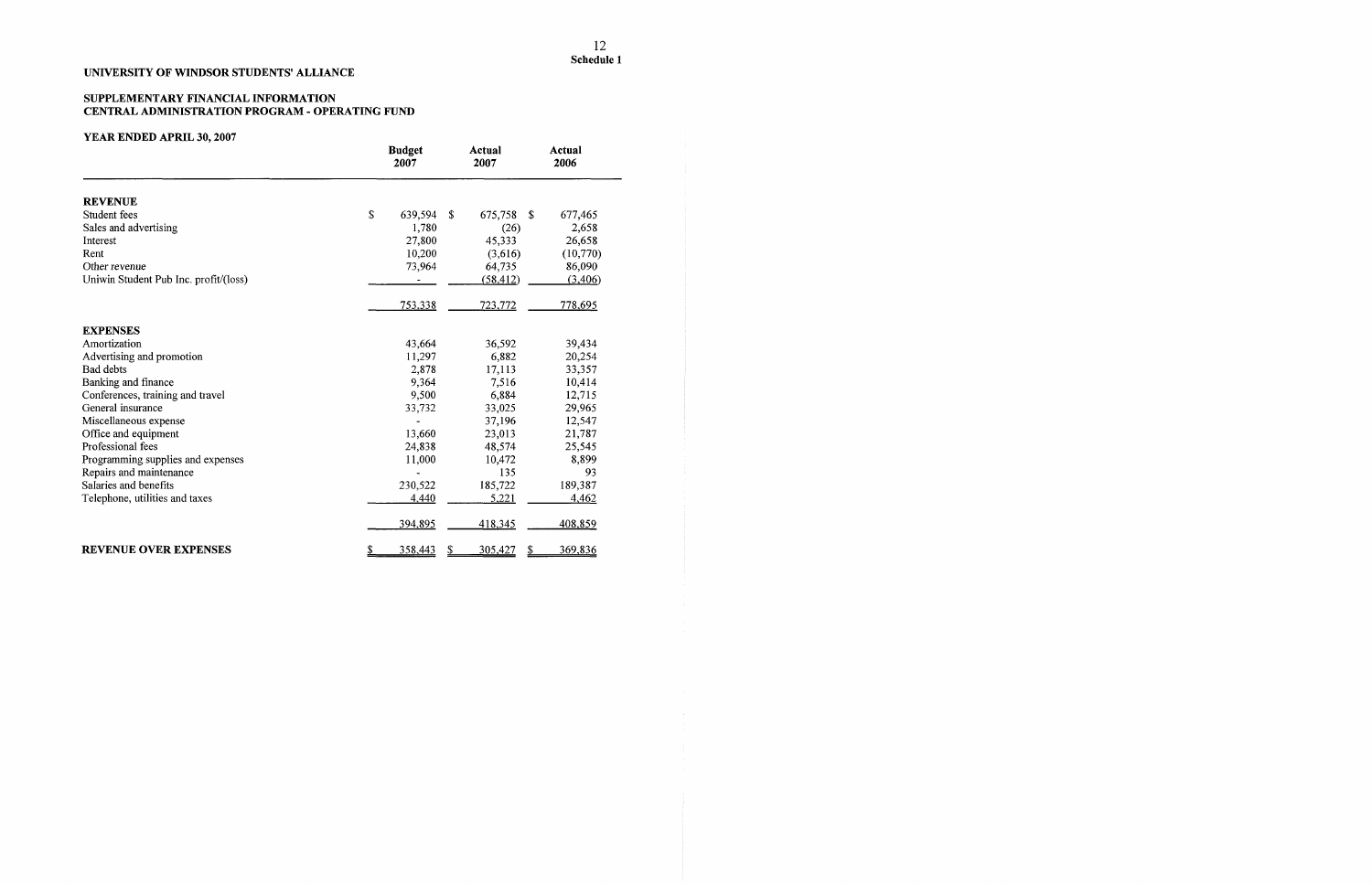# YEAR ENDED APRIL 30,2007

## UNIVERSITY OF WINDSOR STUDENTS' ALLIANCE

#### SUPPLEMENTARY FINANCIAL INFORMA BOOKSTORE PROGRAM - OPERATING F **ATION** TJND

| Sales and advertising        | <b>Budget</b><br>2007 | Actual<br>2007     | Actual<br>2006           |  |
|------------------------------|-----------------------|--------------------|--------------------------|--|
| <b>REVENUE</b>               |                       |                    |                          |  |
|                              | S.                    | 138,573<br>S.      | 115,608<br>124,924<br>\$ |  |
| <b>EXPENSES</b>              |                       |                    |                          |  |
| Amortization                 |                       |                    | 4,660<br>8,156           |  |
| Advertising and promotion    |                       | 2,000              | 2,769<br>3,572           |  |
| Cost of sales                |                       | 108,641            | 94,167<br>93,816         |  |
| Office and equipment         |                       |                    | 632<br>1,336             |  |
| Salaries and benefits        |                       | 17,163             | 12,073<br>17,258         |  |
|                              |                       | 127,804<br>115,457 | 122,982                  |  |
| <b>REVENUE OVER EXPENSES</b> | \$                    | 10,769             | 151<br>\$<br>1,942       |  |

 $\sim$   $\sim$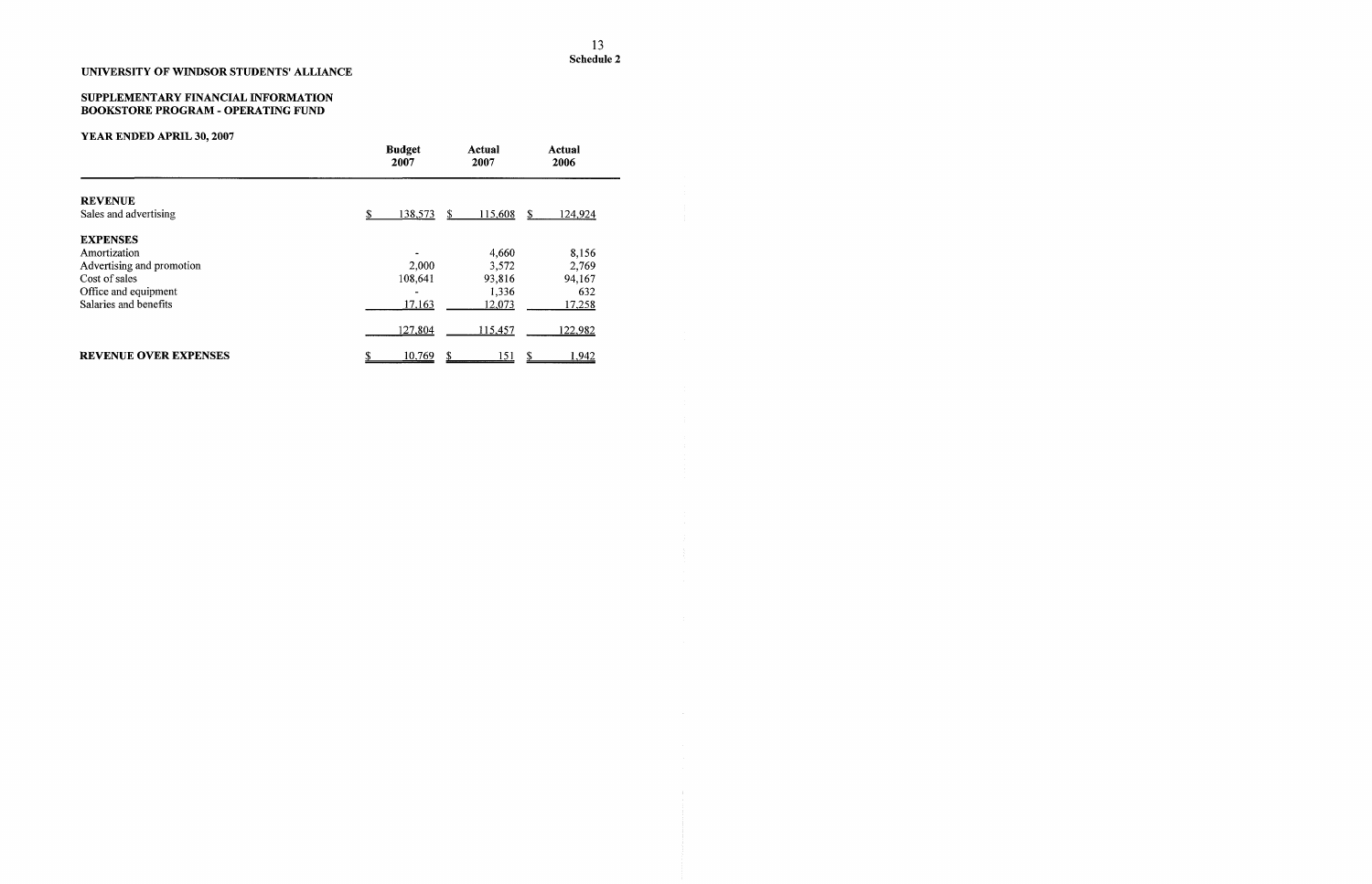# YEAR ENDED APRIL 30,2007

## SUPPLEMENTARY FINANCIAL INFORMATION CHIEF RETURNING OFFICER PROGRAM - OPERATING FUND

|                                   | <b>Budget</b><br>2007 |          |    | Actual<br>2007 | Actual<br>2006 |
|-----------------------------------|-----------------------|----------|----|----------------|----------------|
| <b>EXPENSES</b>                   |                       |          |    |                |                |
| Advertising and promotion         | S                     | 1.000    | -8 | 255S           | 358            |
| Office and equipment              |                       |          |    | 1,066          | 361            |
| Programming supplies and expenses |                       | 7,000    |    | 2,630          | 4,365          |
| Salaries and benefits             |                       | 18,707   |    | 24,192         | 24,169         |
| <b>REVENUE UNDER EXPENSES</b>     |                       | (26,707) |    | (28, 143)      | (29, 253)      |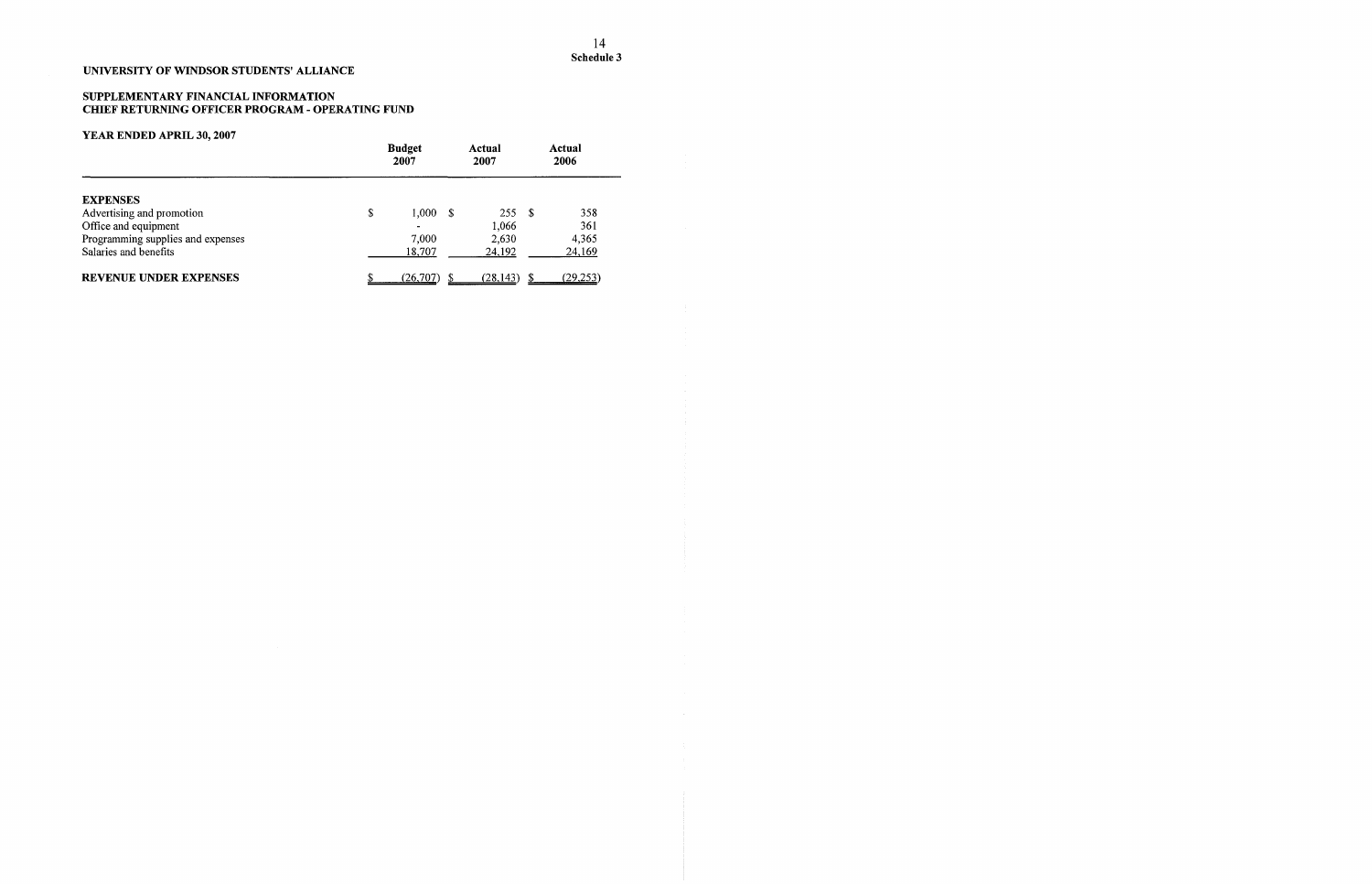#### SUPPLEMENTARY FINANCIAL INFORMA WOMYN CENTRE PROGRAM - OPERATIN TION **NG FUND**

|                                   | <b>Budget</b><br>2007 | Actual<br>2007 | Actual<br>2006 |
|-----------------------------------|-----------------------|----------------|----------------|
| <b>REVENUE</b>                    |                       |                |                |
| Other revenue                     |                       |                | \$<br>116      |
| <b>EXPENSES</b>                   |                       |                |                |
| Amortization                      |                       | 59             | 74             |
| Advertising and promotion         | 1,400                 | 2,551          | 1,763          |
| Conferences, training and travel  |                       | (75)           |                |
| Miscellaneous expense             |                       | 96             | 68             |
| Office and equipment              |                       | 500<br>304     | 752            |
| Programming supplies and expenses | 2,500                 | 1,630          | 1,002          |
| Salaries and benefits             | 4,500                 | 4,180          | 4,757          |
|                                   | 8,900                 | 8,745          | 8,416          |
| <b>REVENUE UNDER EXPENSES</b>     | (8,900)               | (8,745)        | (8,300)<br>S   |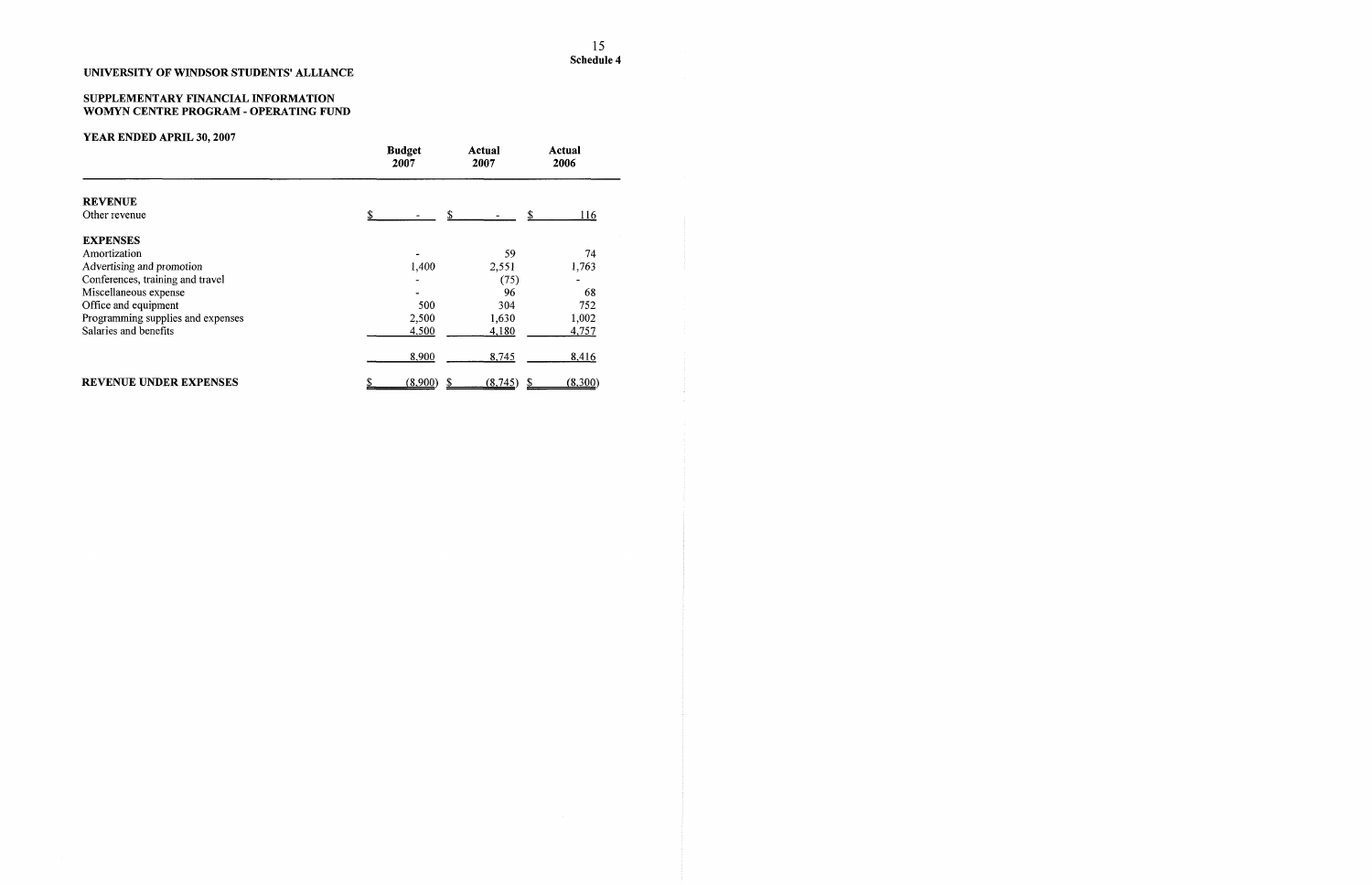# YEAR ENDED APRIL 30,2007

## UNIVERSITY OF WINDSOR STUDENTS' A LLIANCE

#### SUPPLEMENTARY FINANCIAL INFORMA WALKSAFE PROGRAM - OPERATING FU **TION** ND

|                                  | <b>Budget</b><br>2007 | Actual<br>2007 | Actual<br>2006 |
|----------------------------------|-----------------------|----------------|----------------|
| <b>REVENUE</b>                   |                       |                |                |
| Other revenue                    | 5,000                 | 4,793<br>-S    | -S<br>5,000    |
| <b>EXPENSES</b>                  |                       |                |                |
| Advertising and promotion        | 2,600                 | 4,984          | 8,667          |
| Conferences, training and travel | 500                   | 226            | 605            |
| Office and equipment             | $\rightarrow$         |                | 234            |
| Salaries and benefits            | 4,500                 | 3,926          | 4,625          |
|                                  | 7,600                 | 9,136          | <u>14,131</u>  |
| <b>REVENUE UNDER EXPENSES</b>    | (2,600)               | (4,343)        | (9, 131)       |

 $\sim 10^{-1}$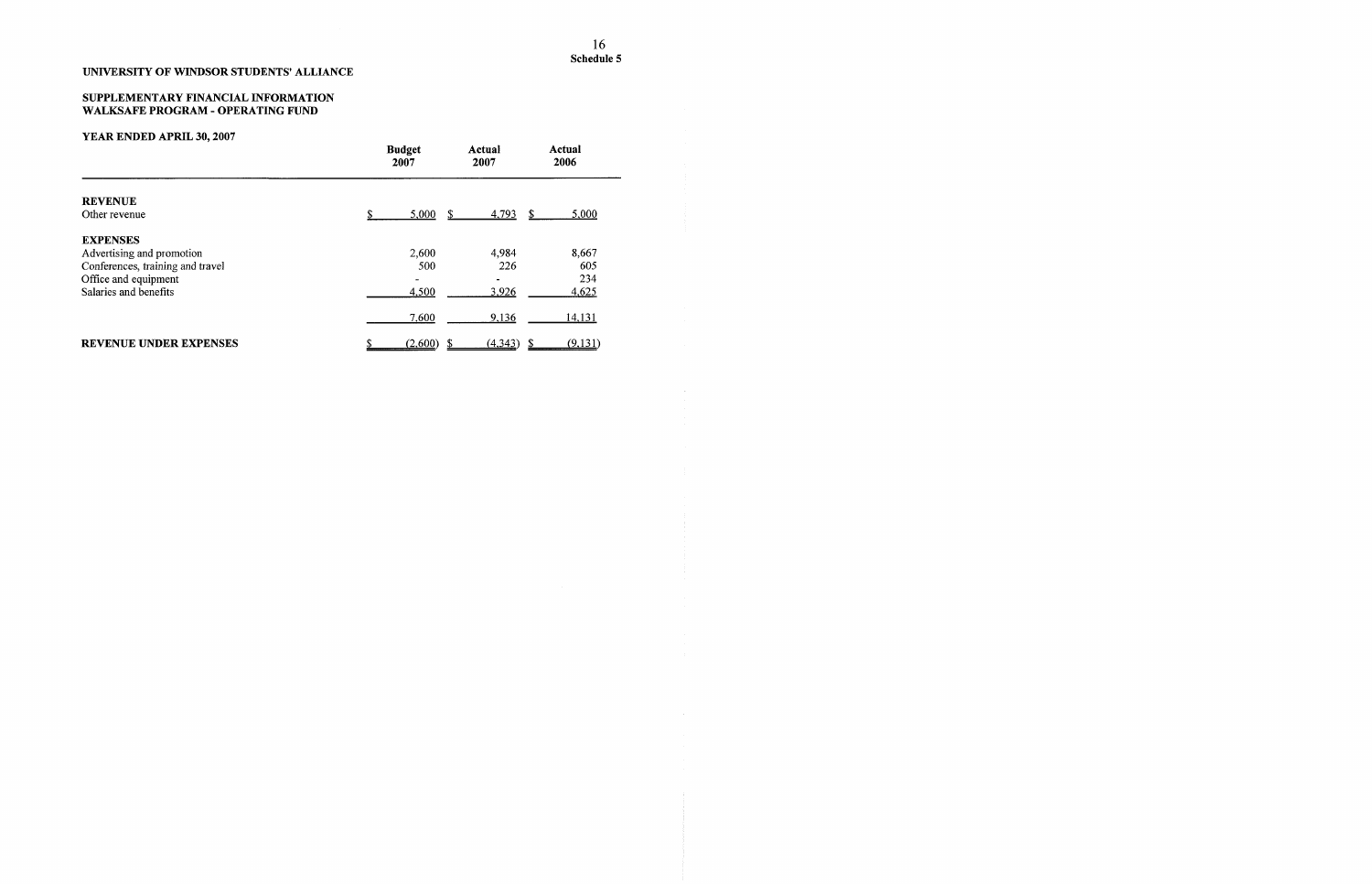#### SUPPLEMENTARY FINANCIAL INFORMA PRESIDENT - OPERATING FUND **TION**

# YEAR ENDED APRIL 30,2007

|                                   | <b>Budget</b><br>2007 |  | Actual<br>2007 |  | Actual<br>2006 |  |
|-----------------------------------|-----------------------|--|----------------|--|----------------|--|
| <b>EXPENSES</b>                   |                       |  |                |  |                |  |
| Advertising and promotion         | \$<br>$1,460$ \$      |  | $2,188$ \$     |  | 3,323          |  |
| Conferences, training and travel  | 3.576                 |  | 4,544          |  | 8,496          |  |
| Miscellaneous expense             | 500                   |  |                |  | 141            |  |
| Programming supplies and expenses |                       |  | (531)          |  | 1,512          |  |
| Salaries and benefits             | 29,484                |  | 27,063         |  | 28,485         |  |
| Telephone, utilities and taxes    | 840                   |  | 770            |  | 961            |  |
| <b>REVENUE UNDER EXPENSES</b>     | (35,860)              |  | (34, 034)      |  | (42.918)       |  |

 $\sim 20$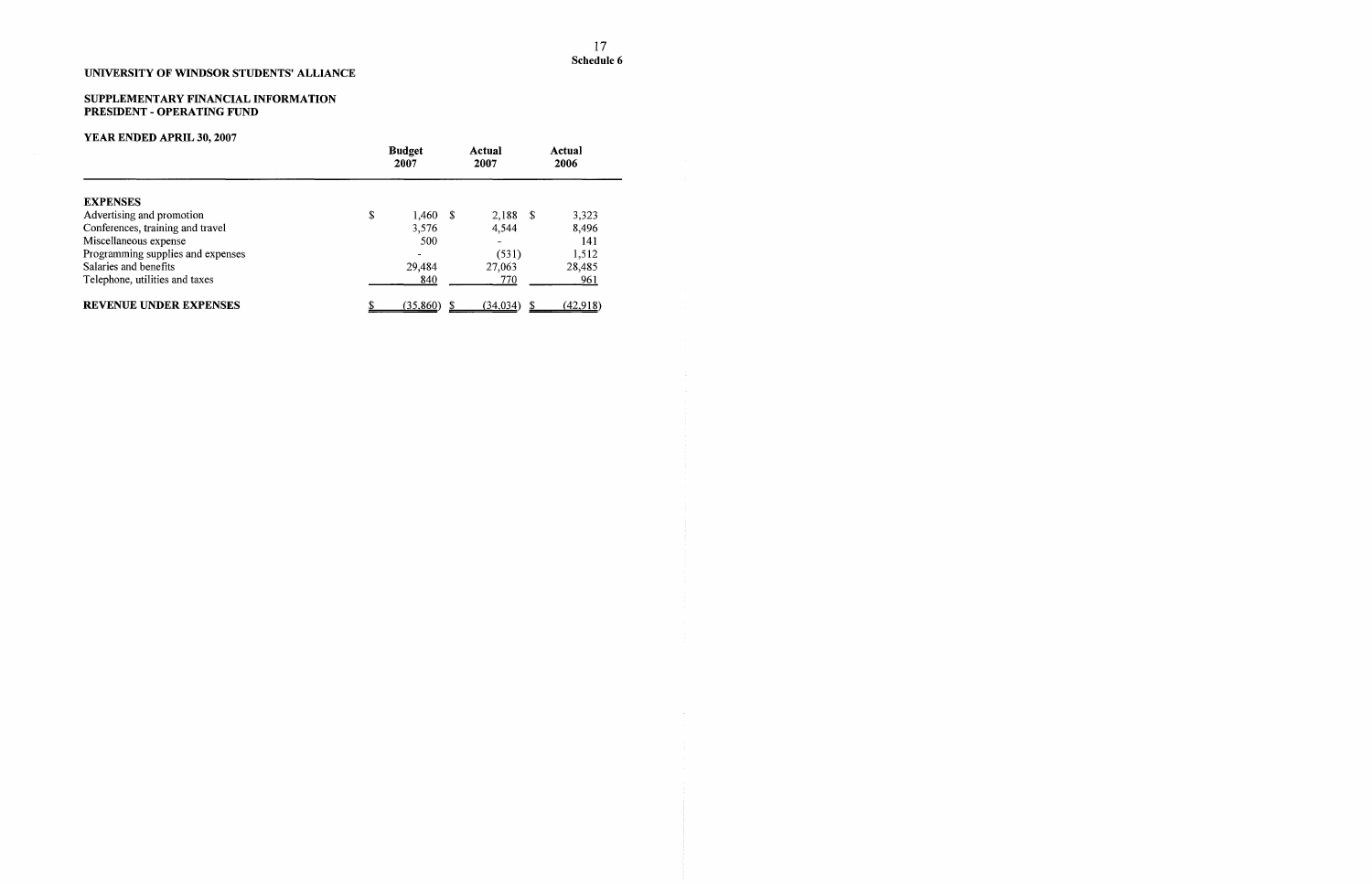#### SUPPLEMENTARY FINANCIAL INFORMA VICE-PRESIDENT ADMINISTRATION - OP TION •ERATING FUND

# YEAR ENDED APRIL 30, 2007

|                                   | <b>Budget</b><br>2007 | Actual<br>2007 | Actual<br>2006 |
|-----------------------------------|-----------------------|----------------|----------------|
| <b>REVENUE</b>                    |                       |                |                |
| Sales and advertising             | S<br>S                | 4,885          | 59,473<br>S    |
| <b>EXPENSES</b>                   |                       |                |                |
| Advertising and promotion         | 1,200                 | 93             | 2,278          |
| Conferences, training and travel  | 3,560                 | 2,942          | 2,681          |
| Miscellaneous expense             | 500                   | 4              | 348            |
| Programming supplies and expenses | 4,075                 | 9,580          | 72,428         |
| Salaries and benefits             | 31,592                | 31,214         | 31,747         |
| Telephone, utilities and taxes    | 140                   | 140            |                |
|                                   | 41,067                | 43,973         | 109,482        |
| <b>REVENUE UNDER EXPENSES</b>     | (41,067)              | (39,088)       | (50,009)       |

## UNIVERSITY OF WINDSOR STUDENTS' ALLIANCE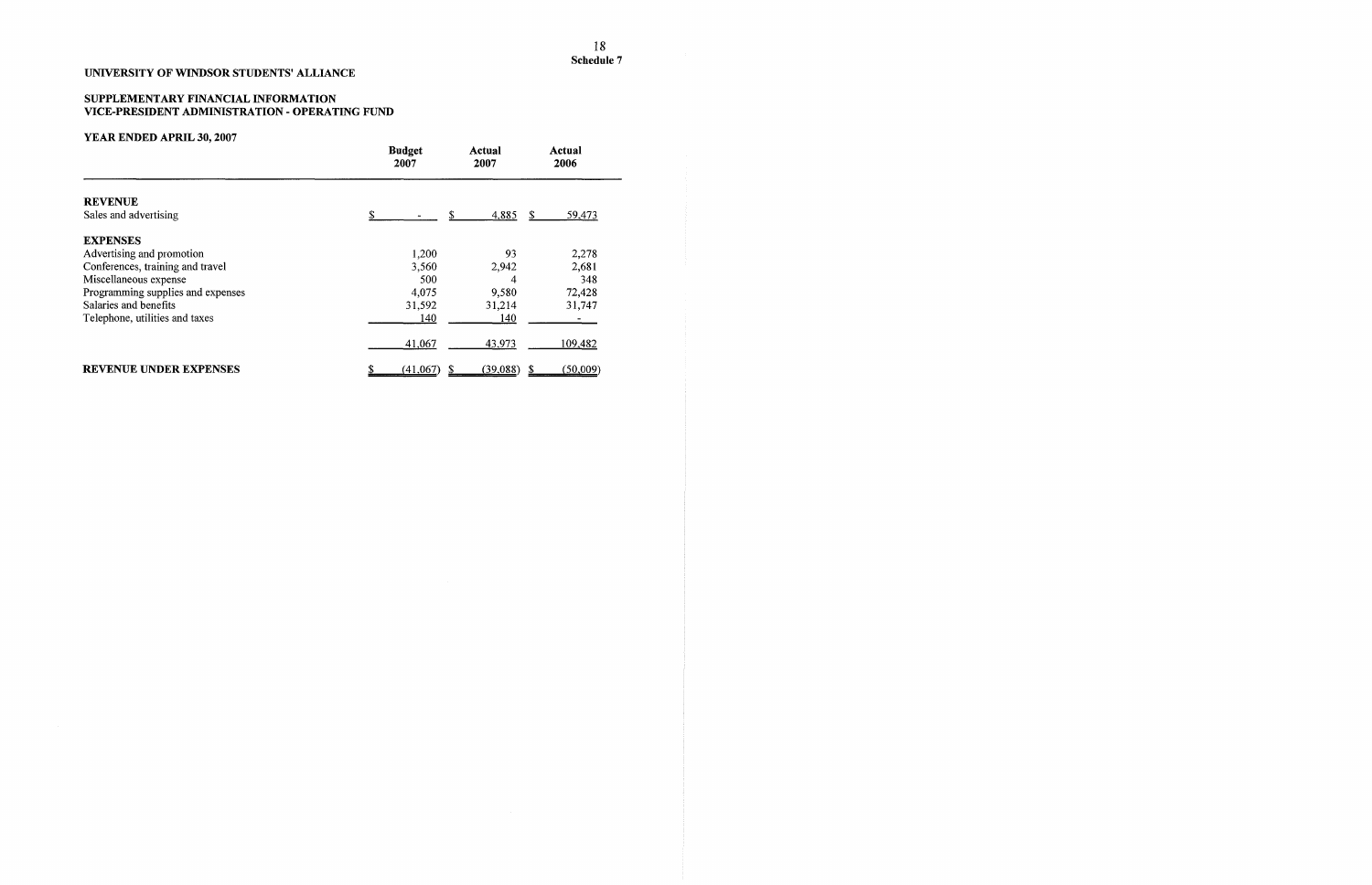## SUPPLEMENTARY FINANCIAL INFORMATION VICE-PRESIDENT FINANCE & OPERATIONS - OPERATING FUND

|                                  |    | <b>Budget</b><br>2007 |    | Actual<br>2007 |      | Actual<br>2006 |
|----------------------------------|----|-----------------------|----|----------------|------|----------------|
| <b>EXPENSES</b>                  |    |                       |    |                |      |                |
| Advertising and promotion        | \$ |                       | \$ | 20             | - \$ | $\sim$         |
| Conferences, training and travel |    | 700                   |    | 1,345          |      | 912            |
| Grants and scholarships          |    | 23,569                |    | 27,066         |      | 10,141         |
| Miscellaneous expense            |    |                       |    | 455            |      | 110            |
| Salaries and benefits            |    | 26,520                |    | 26,246         |      | <u>27,735</u>  |
| <b>REVENUE UNDER EXPENSES</b>    |    | (50, 789)             |    | (55, 132)      |      | (38,898)       |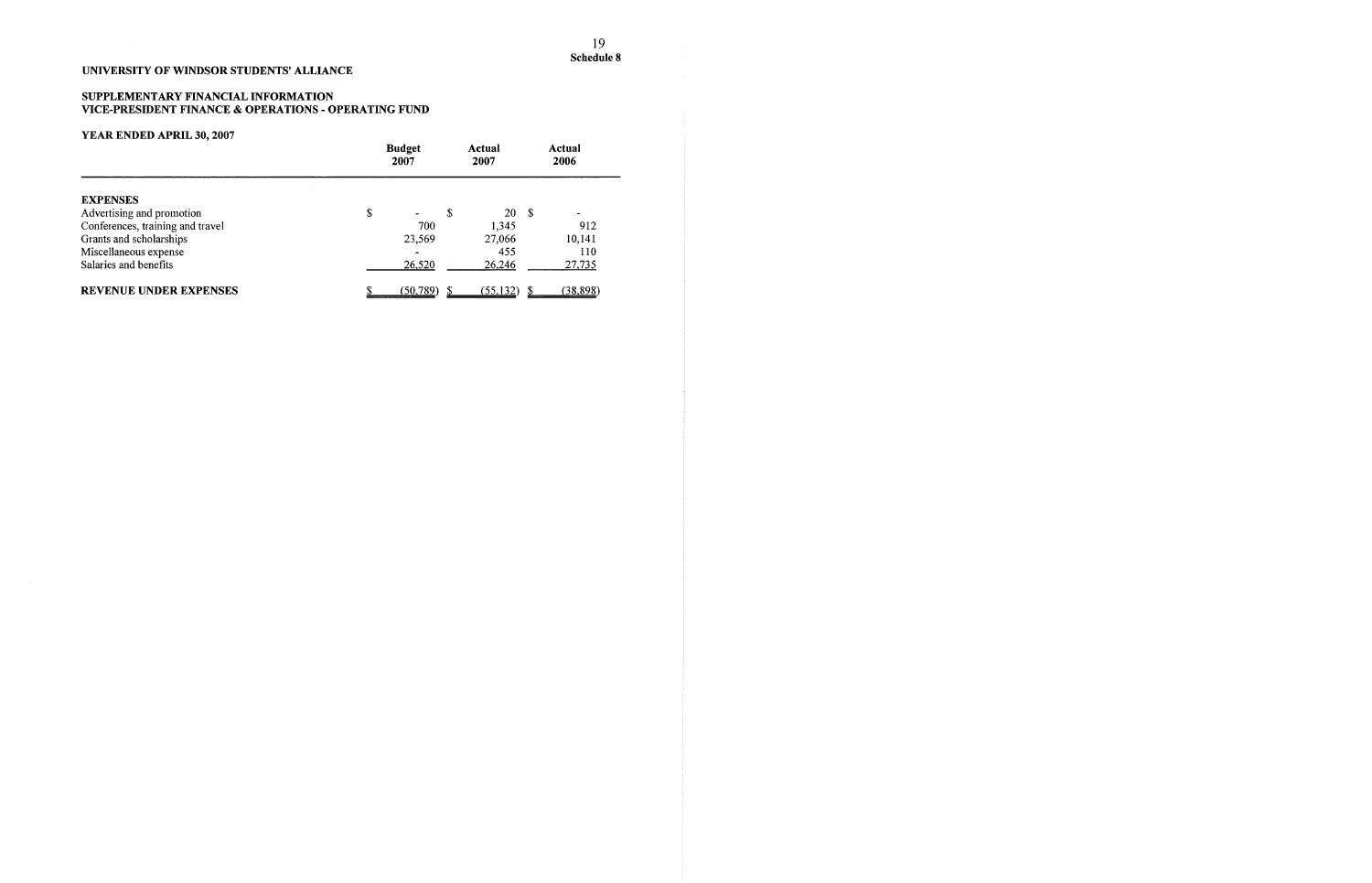#### SUPPLEMENTARY FINANCIAL INFORMA VICE-PRESIDENT UNIVERSITY AFFAIRS TION - OPERATING FUND

# YEAR ENDED APRIL 30, 2007

## UNIVERSITY OF WINDSOR STUDENTS' ALLIANCE

| 1 <b>Di Mario 100 100 100 100 100</b> 1 | <b>Budget</b><br>2007 |           | Actual<br>2007 |     | Actual<br>2006 |
|-----------------------------------------|-----------------------|-----------|----------------|-----|----------------|
| <b>REVENUE</b>                          |                       |           |                |     |                |
| Other revenue                           | S.                    |           | \$<br>3,150    | \$. | 6,738          |
| <b>EXPENSES</b>                         |                       |           |                |     |                |
| Advertising and promotion               |                       | 400       | 631            |     | 2,300          |
| Conferences, training and travel        |                       | 10,000    | 15,692         |     | 12,146         |
| Miscellaneous expense                   |                       | 500       | 20             |     | 7,219          |
| Programming supplies and expenses       |                       | 5,050     | 1,537          |     |                |
| Salaries and benefits                   |                       | 28,320    | 26,205         |     | 27,745         |
| Telephone, utilities and taxes          |                       | 840       | 770            |     | 840            |
|                                         |                       | 45,110    | 44,855         |     | 50,250         |
| <b>REVENUE UNDER EXPENSES</b>           |                       | (45, 110) | (41,705)       |     | (43, 512)      |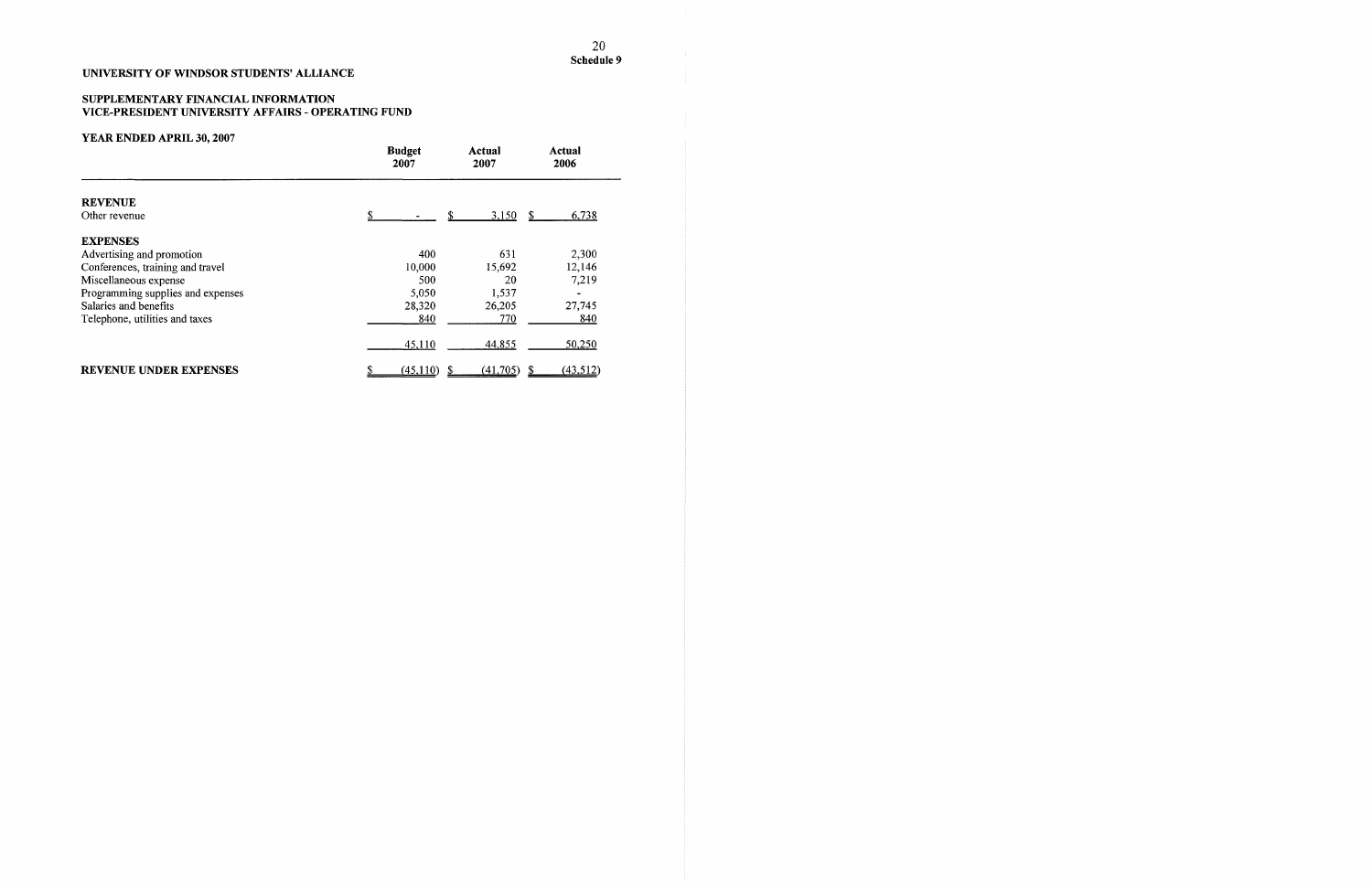## SUPPLEMENTARY FINANCIAL INFORMA TION PROGRAMMING - OPERATING FUND

# YEAR ENDED APRIL 30,2007

|                                   | <b>Budget</b><br>2007 | Actual<br>2007 | <b>Actual</b><br>2006 |
|-----------------------------------|-----------------------|----------------|-----------------------|
| <b>REVENUE</b>                    |                       |                |                       |
| Sales and advertising             | \$<br>24,892 \$       | 33,783         | - \$<br>18,427        |
| Other revenue                     |                       | 50             | <u>1,160</u>          |
|                                   | 24,892                | 33,833         | 19,587                |
| <b>EXPENSES</b>                   |                       |                |                       |
| Advertising and promotion         | 1,100                 | 11,204         | 18,963                |
| Conferences, training and travel  | 1,910                 | 4,477          |                       |
| Office and equipment              |                       | 1,151          | 275                   |
| Programming supplies and expenses | 84,840                | 88,276         | 78,942                |
| Salaries and benefits             | 20,280                | 21,235         | 14,423                |
|                                   | 108,130               | 126,343        | 112,603               |
| <b>REVENUE UNDER EXPENSES</b>     | (83,238)              | (92,510)       | (93,016)              |

## UNIVERSITY OF WINDSOR STUDENTS' ALLIANCE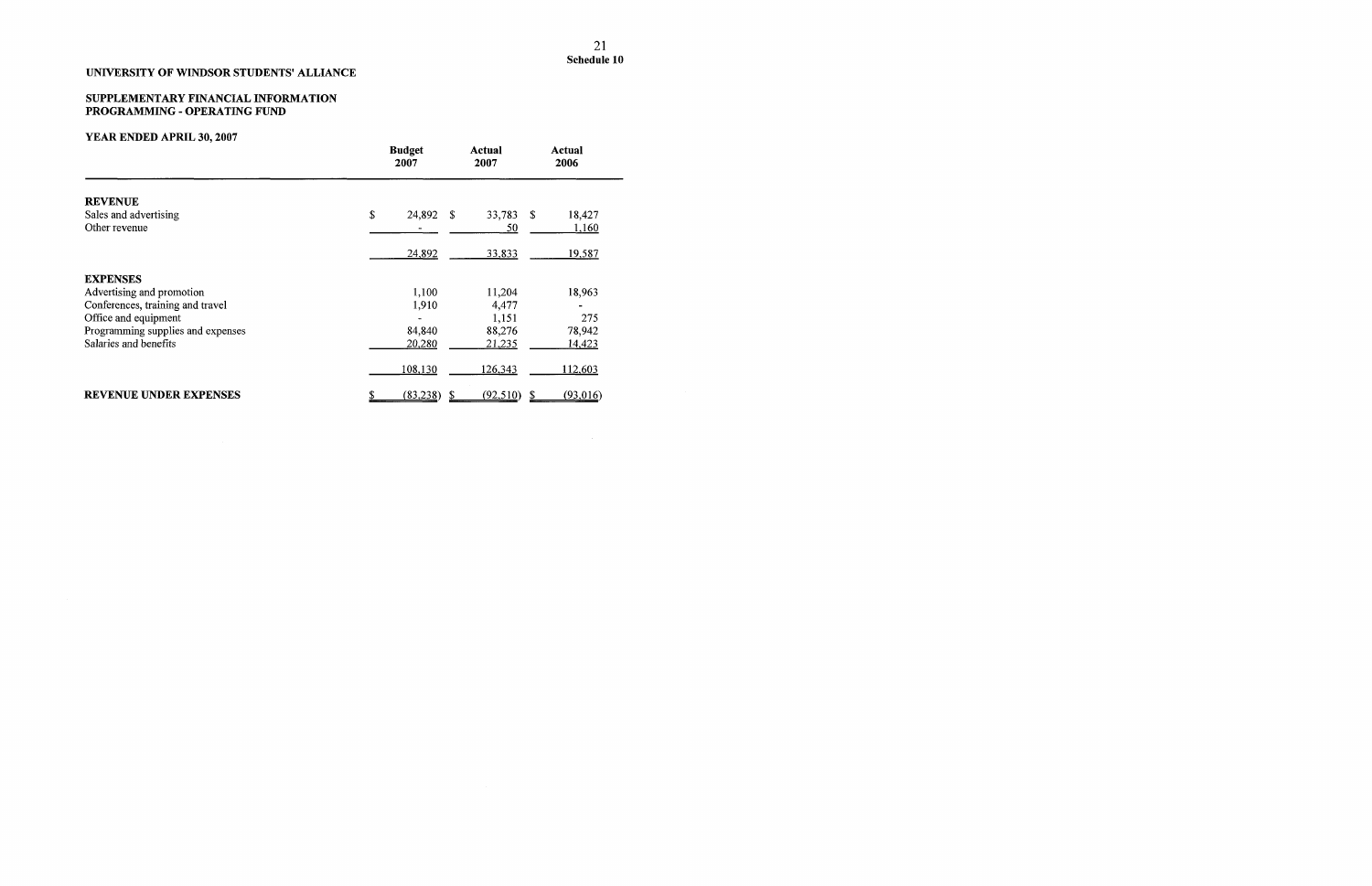$\sim 400$ 

## UNIVERSITY OF WINDSOR STUDENTS' ALLIANCE

## SUPPLEMENTARY FINANCIAL INFORMATION PUBLICATIONS - OPERATING FUND

|                                                           | <b>Budget</b><br>2007 | Actual<br>2007         | Actual<br>2006  |
|-----------------------------------------------------------|-----------------------|------------------------|-----------------|
| <b>REVENUE</b><br>Sales and advertising<br>Other revenue  | \$<br>28,700<br>-S    | 39,552 \$              | 20,836<br>6,965 |
|                                                           | 28,700                | 39,552                 | 27,801          |
| <b>EXPENSES</b><br>Cost of sales<br>Salaries and benefits | 62,832<br>8,079       | 71,394<br><u>7,897</u> | 38,753<br>5,542 |
|                                                           | 70,911                | 79,291                 | 44,295          |
| <b>REVENUE UNDER EXPENSES</b>                             | (42,211)              | (39, 739)              | (16, 494)<br>-S |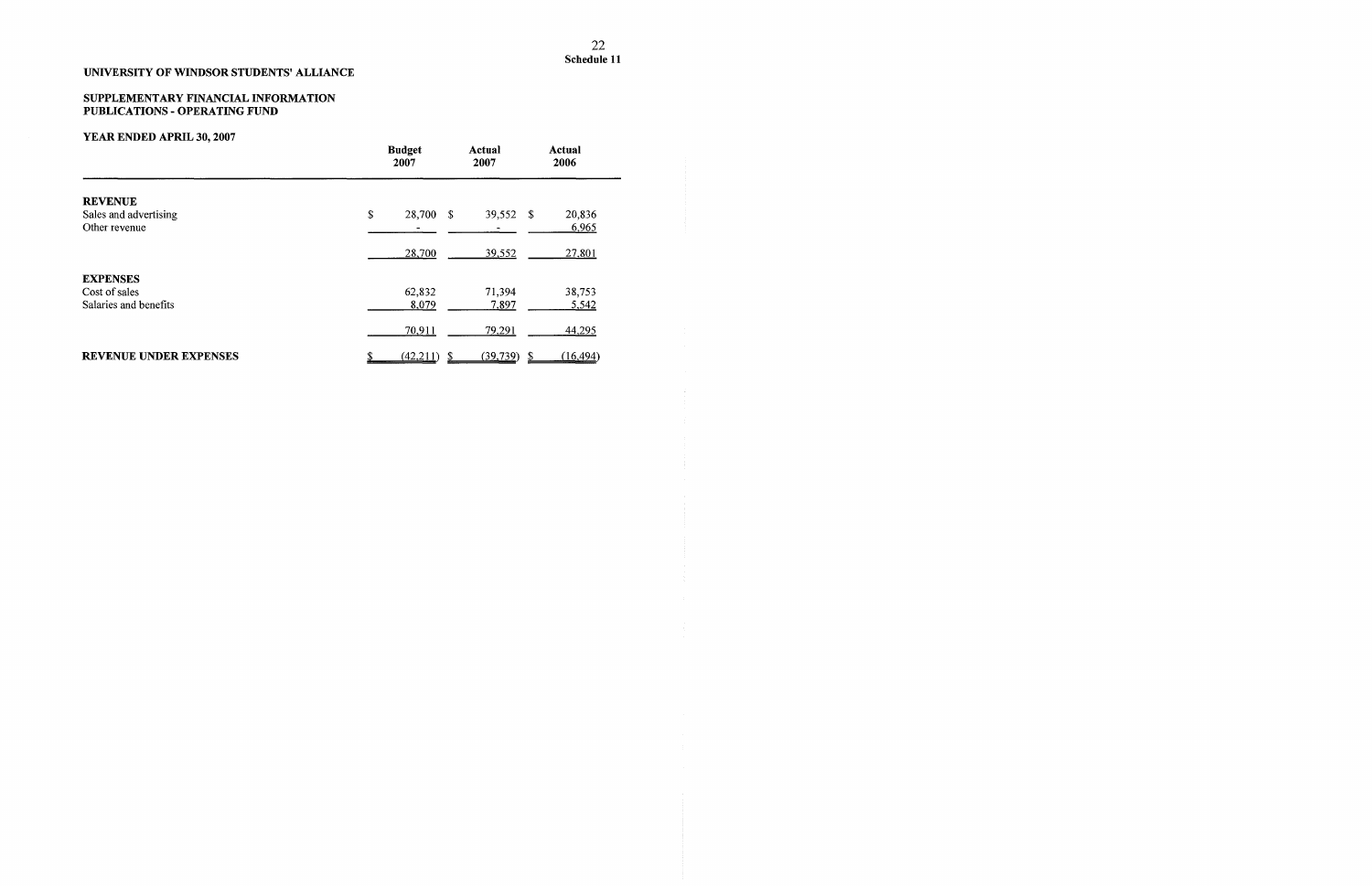## SUPPLEMENTARY FINANCIAL INFORMATION STUDENT GROUPS - OPERATING FUND

|                           | <b>Budget</b><br>2007 |          |      | Actual<br>2007           |    | Actual<br>2006 |
|---------------------------|-----------------------|----------|------|--------------------------|----|----------------|
| <b>EXPENSES</b>           |                       |          |      |                          |    |                |
| Advertising and promotion | S                     | 700      | - \$ | $\overline{\phantom{a}}$ | \$ | 285            |
| Grants and scholarships   |                       | 8,004    |      | 8.747                    |    | 4,669          |
| Salaries and benefits     |                       | 4,500    |      | 4,177                    |    | 4,744          |
| REVENUE UNDER EXPENSES    |                       | (13,204) |      | (12,924)                 |    | <u>(9,698)</u> |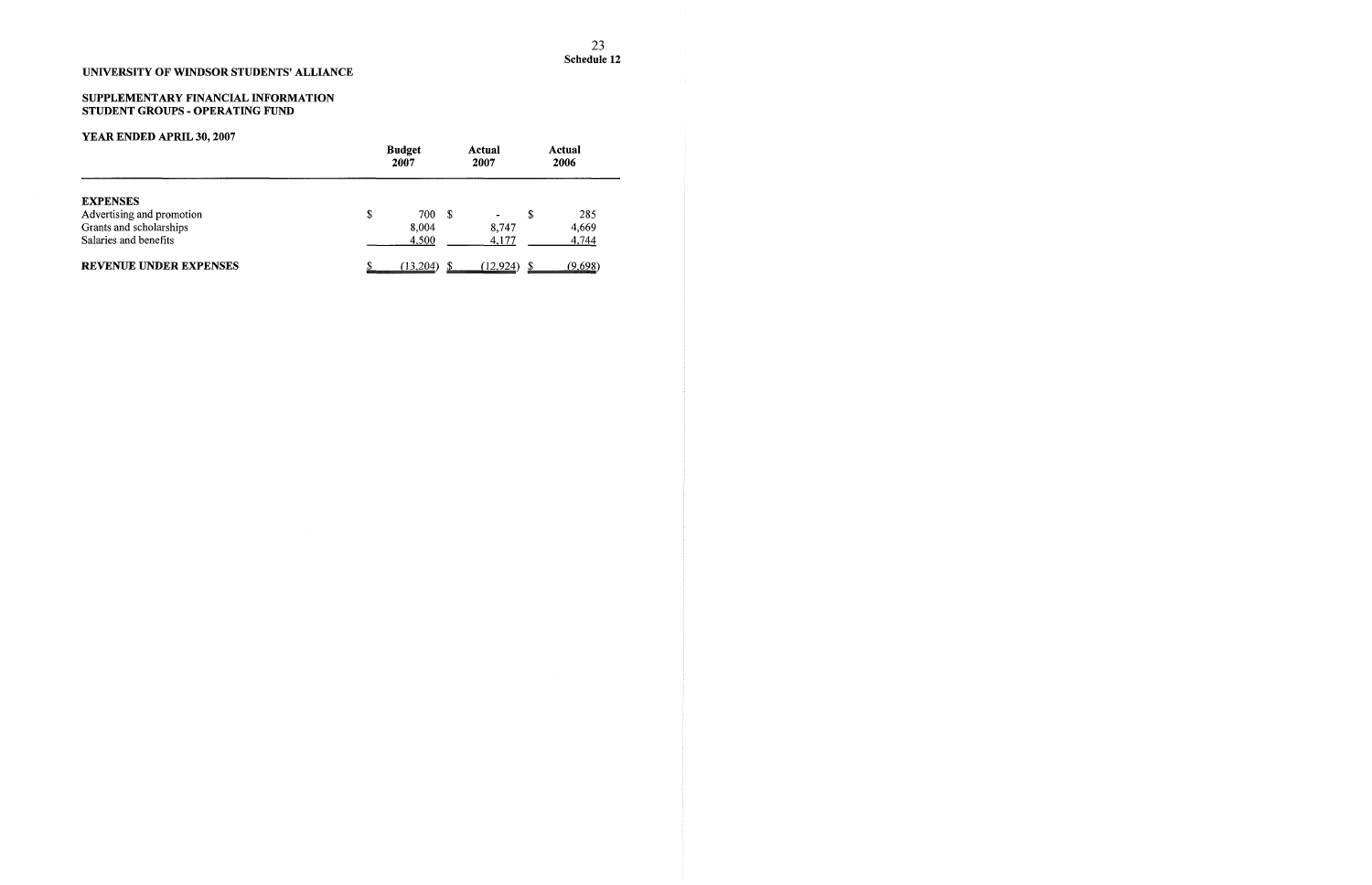# YEAR ENDED APRIL 30,2007

#### SUPPLEMENTARY FINANCIAL INFORMATIC **LANCE** )N

|                                      | <b>Budget</b><br>2007 | Actual<br>2007          | Actual<br>2006 |
|--------------------------------------|-----------------------|-------------------------|----------------|
| <b>REVENUE</b>                       |                       |                         |                |
| Student fees                         | \$<br>56,000          | <sup>\$</sup><br>56,518 | \$<br>56,083   |
| Sales and advertising                | 155,000               | 147,510                 | <u>183,587</u> |
|                                      | 211,000               | 204,028                 | 239,670        |
| <b>EXPENSES</b>                      |                       |                         |                |
| Amortization                         | 3,000                 | 3,964                   | 3,605          |
| Advertising and promotion            | 2,500                 | 812                     |                |
| Bad debts                            | 15,000                | 36,333                  | 15,243         |
| Conferences, training and travel     | 13,403                | 12,614                  | 7,583          |
| Cost of sales                        | 65,500                | 71,197                  | 65,353         |
| Miscellaneous expense                | 1,000                 | 638                     | 505            |
| Office and equipment                 | 6,050                 | 2,572                   | 3,339          |
| Professional fees (recovered)        |                       | 1,069                   | 584            |
| Salaries and benefits                | 95,145                | 105,103                 | 102,815        |
| Telephone, utilities and taxes       | 3,000                 | 2,218                   | 2,823          |
|                                      | 204,598               | 236,520                 | 201,850        |
| <b>REVENUE OVER (UNDER) EXPENSES</b> | 6,402                 | (32, 492)               | 37,820<br>\$   |

# UNIVERSITY OF WINDSOR STUDENTS' ALLIANCE